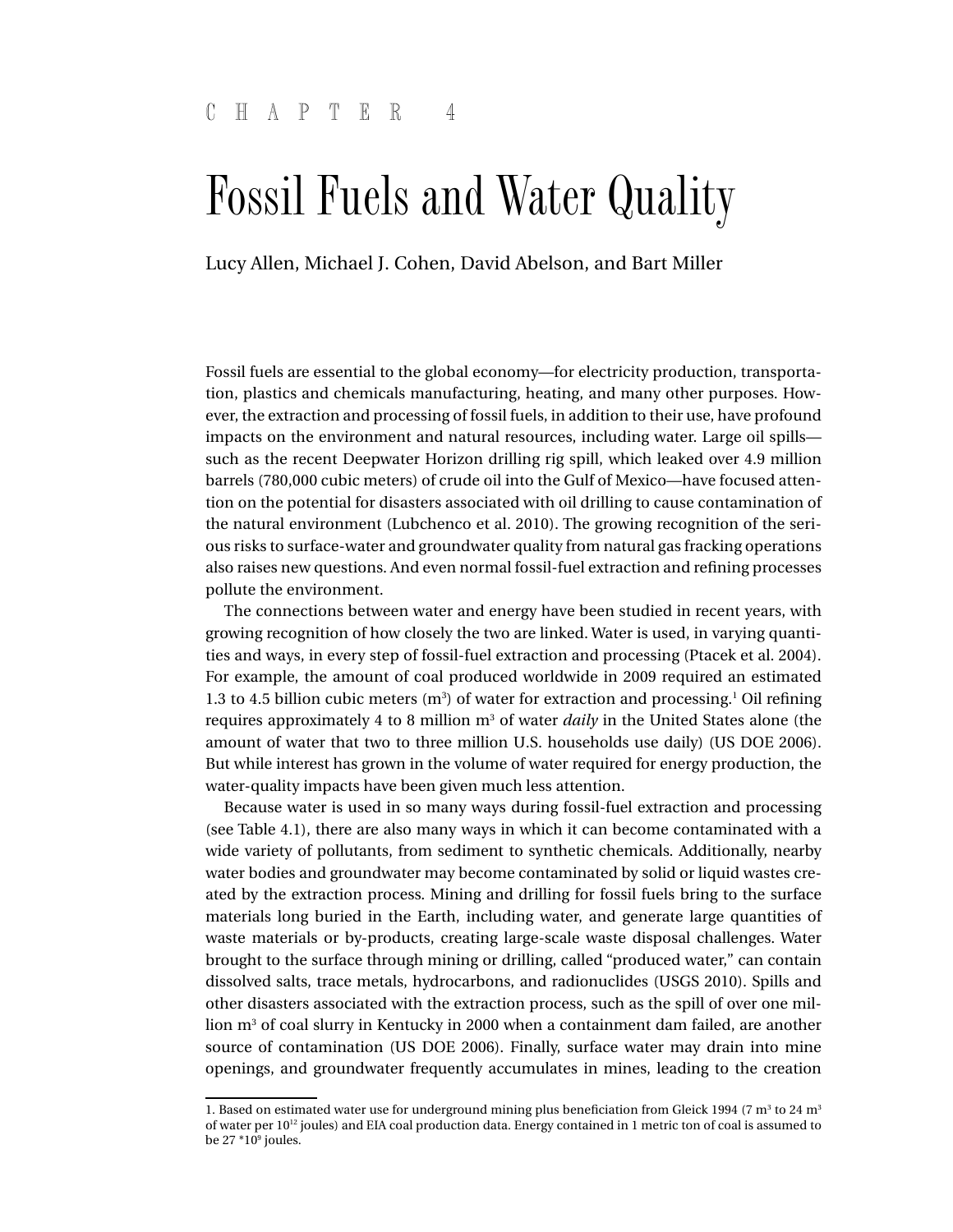|                                   | <b>Process</b>                 | <b>Connection to Water Quality</b> | <b>Connection to Water Quantity</b> |  |
|-----------------------------------|--------------------------------|------------------------------------|-------------------------------------|--|
|                                   | Oil and gas exploration        | Impact on shallow                  | Water for drilling, com-            |  |
|                                   |                                | groundwater quality                | pletion, and fracturing             |  |
|                                   | Oil and gas production         | Produced water can affect          | Large volume of pro-                |  |
| Energy Extraction<br>& Production |                                | surface and groundwater            | duced, impaired water               |  |
|                                   | Coal and uranium               | Tailings and drainage can          | Mining operations can               |  |
|                                   | mining                         | affect surface water and           | generate large quantities           |  |
|                                   |                                | groundwater                        | of water                            |  |
|                                   | <b>Traditional oil and gas</b> | End use can affect water           | Water needed to refine oil          |  |
|                                   | refining                       | quality                            | and gas                             |  |
|                                   | <b>Biofuels and ethanol</b>    | Refinery wastewater                | Water for growing and               |  |
| Processing<br>Refining &          |                                | treatment                          | refining                            |  |
|                                   | Synfuels and hydrogen          | Wastewater treatment               | Water for synthesis or              |  |
|                                   |                                |                                    | steam reforming                     |  |

**TABLE 4.1** Connections Between Water and Fossil-Fuel Extraction and Processing

*Source:* Modified from US DOE 2006.

and possible release of acid mine waters. These impacts can make water unsuitable for other purposes, such as supporting ecosystems or domestic human uses, and in some cases degradation continues for decades or centuries after the fuel is extracted. While the total volume of water contaminated by fossil-fuel production is not known, widespread cases of contamination indicate that it poses a significant, large-scale water-quality problem.

T USSIT FUUT T TUU UUUTUH AHU TISSUURUUU - WAUUT USU<br>Fossil fuels are produced, in varying quantities, in every major region of the world (see Table 4.2). The water-related impacts of fossil-fuel extraction and refining in a given region are a function of multiple factors, including the amount and type of fossil fuel produced, the extraction methods used, physical and geological conditions, and regulatory requirements (Mielke et al. 2010). In some cases, social conditions such as political stability also influence the links between water and energy. In Nigeria, for example, political corruption and social tensions have contributed to a high incidence of oil spills because oil companies are often not held accountable for polluting, and because of vandalism of oil pipelines.

At the global scale, 22 percent of all water used is for industrial purposes, including mining and fossil-fuel extraction and power generation (UN WWAP n.d.). Estimates for the amount of water used globally specifically for fossil-fuel extraction are not well developed, and many are based on water-intensity estimates from one article (Gleick 1994) that is over 15 years old. Data on the water-quality impacts of fossil-fuel extraction and processing are even more poorly developed than those on water quantity and in many cases are not available at all, as water quality is not well monitored in many regions of the world.

One estimate for global water use for oil production, produced by applying water intensities per unit of oil extracted to global oil production figures, puts total water use at 13 billion m<sup>3</sup> of water for oil production worldwide in 2006 (Maheu 2009). This estimate takes into account the differing water intensities of oil produced in different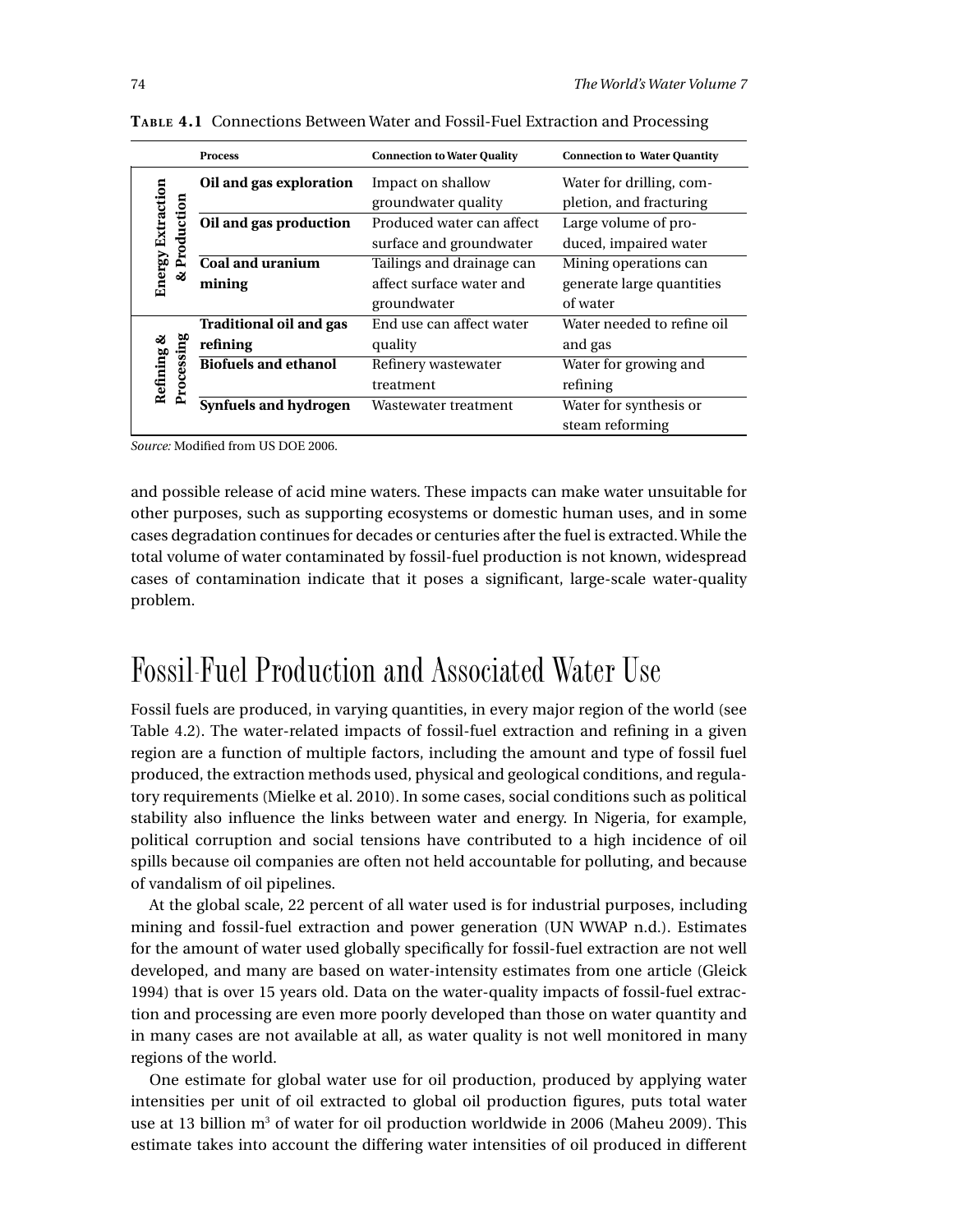|      | <b>Total Oil Supply</b> |                                        |                 | <b>Dry Natural Gas</b> |                                      | <b>Primary Coal Production</b> |                      |                                      |                 |
|------|-------------------------|----------------------------------------|-----------------|------------------------|--------------------------------------|--------------------------------|----------------------|--------------------------------------|-----------------|
| Rank | Country                 | <b>Thousand</b><br><b>Barrels /Day</b> | $%$ of<br>world | Country                | <b>Thousand</b><br><b>Cubic Feet</b> | $%$ of<br>world                | Country              | <b>Thousand</b><br><b>Short Tons</b> | $%$ of<br>world |
| 1    | Saudi Arabia            | 10,782.1                               | 13%             | Russia                 | 23,385.6                             | 21\%                           | China                | 2,847,983.4                          | 39%             |
| 2    | Russia                  | 9,792.3                                | 11\%            | <b>United States</b>   | 20,377.0                             | 19%                            | <b>United States</b> | 1,171,808.7                          | 16%             |
| 3    | United                  | 8,514.2                                | 10%             | Canada                 | 6,036.6                              | 5%                             | India                | 568,323.1                            | 8%              |
|      | <b>States</b>           |                                        |                 |                        |                                      |                                |                      |                                      |                 |
| 4    | Iran                    | 4,175.4                                | 5%              | Iran                   | 4,107.1                              | 4%                             | Australia            | 438,506.1                            | 6%              |
| 5    | China                   | 3,982.7                                | 5%              | Norway                 | 3,503.2                              | 3%                             | Russia               | 356,185.5                            | 5%              |
| 6    | Canada                  | 3,331.6                                | 4%              | Algeria                | 3,054.9                              | 3%                             | Indonesia            | 313,231.7                            | 4%              |
| 7    | Mexico                  | 3,186.7                                | 4%              | <b>Netherlands</b>     | 2,990.9                              | 3%                             | South Africa         | 259,596.5                            | 4%              |
| 8    | <b>United Arab</b>      | 3,050.0                                | 4%              | Saudi Arabia           | 2,840.7                              | 3%                             | Germany              | 214,351.1                            | 3%              |
|      | Emirates                |                                        |                 |                        |                                      |                                |                      |                                      |                 |
| 9    | Kuwait                  | 2,726.2                                | 3%              | Oatar                  | 2,718.6                              | 2%                             | Poland               | 157,881.9                            | 2%              |
| 10   | Venezuela               | 2,639.7                                | 3%              | China                  | 2,685.4                              | 2%                             | Kazakhstan           | 119,808.0                            | 2%              |
|      | World                   | 85,459.7                               |                 | World                  | 109,788.5                            |                                | World                | 7,271,748.6                          |                 |

TABLE 4.2 Top Ten Fossil Fuel–Producing Countries (2008)

*Source:* US EIA 2010a.

TABLE 4.3 Typical Energy Content of Fossil Fuels and Unit Conversions

| <b>Fossil Fuel</b> | <b>Typical Energy Content</b>            |  |
|--------------------|------------------------------------------|--|
| Petroleum          | 6.1 gigajoules per barrel (GJ/bbl)       |  |
| Natural Gas        | 1.1 megajoules per cubic foot $(MJ/ft3)$ |  |
| Coal               | 26 gigajoules per metric ton (GJ/te)     |  |
| Tar Sands          | $6.1 \text{ GJ/bbl}$                     |  |
| Oil Shale          | $6.1 \text{ GJ/bbl}$                     |  |

### **Unit Conversions**

1 barrel (bbl) = 42 gallons =  $0.159$  cubic meters (m<sup>3</sup>) 1 cubic foot  $(ft^3) = 0.0283$  m<sup>3</sup> 1 British Thermal Unit (Btu) = 1055 joules

regions and with different extraction techniques. As noted previously, global coal production in 2009 required an estimated 1.3 to 4.5 billion  $m<sup>3</sup>$  of water for extraction and processing. Global production of natural gas in 2009 required an estimated 840 million m<sup>3</sup> of water.<sup>2</sup> This water use is attributed exclusively to processing of natural gas since traditional extraction methods require negligible quantities of water. However, with the increasing use of hydraulic fracturing (often called "fracking,") water use and waterquality impacts related to natural gas extraction are likely to increase greatly. While these coal and natural gas estimates do not take into account differences in the water intensity of extraction between regions, they provide a rough approximation. Table 4.3 offers the typical energy content of fossil fuels for different reporting units along with unit conversions.

<sup>2.</sup> Based on water use data in Gleick 1994 (6 m $^3$  of water per 10 $^{12}$  joules) and EIA natural gas production data. Energy contained in 1 trillion cubic feet (TCF) of natural gas is assumed to be  $1.05 * 10^{18}$  joules.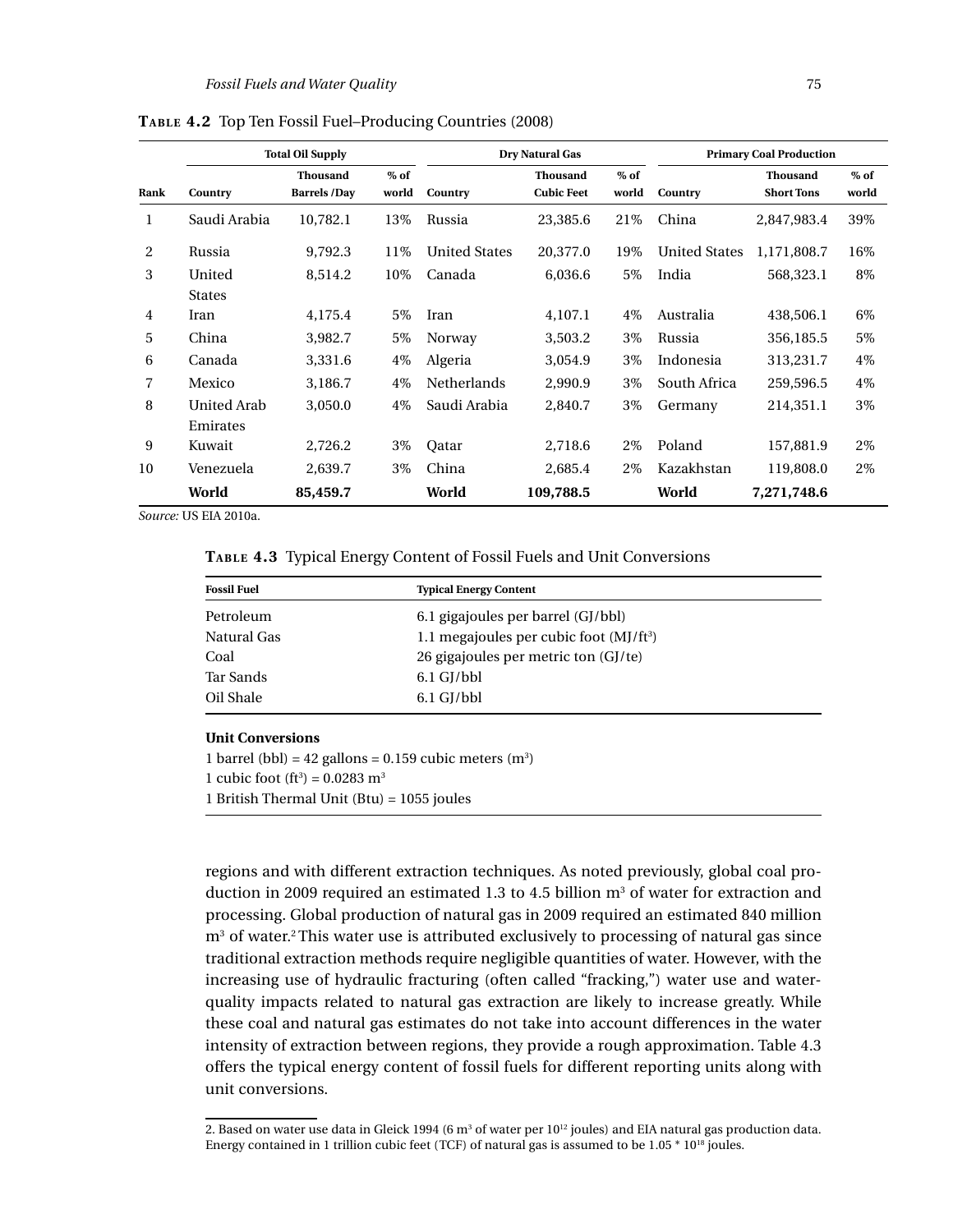## Fossil Fuels and Water Quality: Direct Impacts

1 utroleum<br>From extraction to end use, petroleum products affect surface water and groundwater, impairing water quality with hydrocarbons, salts, nutrients, a host of organic compounds, and various heavy metals. In many areas around the world, oil spills and stormwater runoff containing oil derivatives have degraded ecosystems and human water supply.

Petroleum, also known as crude oil, comes from the remains of prehistoric life subjected to heat and pressure for millions of years. Over time, petroleum accumulated in oil fields, between layers of impermeable rock. Crude oil is extracted from these fields through a series of recovery methods that run from tapping into the fields' initial pressure (known as primary recovery) to pressurizing the fields with water or steam or other gases to force the oil to the surface (known as secondary and tertiary, or enhanced, recovery). Total daily global crude oil production (extraction) runs about 85 million barrels, equivalent to about 12 million metric tons (US EIA 2010a). In 2009, Russia accounted for 12.9 percent of total global production, followed by Saudi Arabia at 12 percent, the U.S. at 8.5 percent, Iran at 5.3 percent, and China at 4.9 percent (see Table 4.2 for 2008 production values) (BP 2010). In the United States, about one-quarter of domestic production comes from offshore wells, but global offshore oil production is only about 6 percent of total global production. Producers convey crude oil from the well via pipelines or ships to refineries, where crude oil is distilled into a variety of petroleum products, including gasoline, kerosene, fuel oils, liquefied petroleum gas, various lubricants, asphalt, and precursors to plastic and pharmaceutical products, among others. These petroleum products are then distributed via various modes to other manufacturers and to end users.

Each of these steps requires or can affect water. Oil fields themselves usually contain large volumes of salty water. The water that comes to the surface along with extracted crude oil is known as produced water. Produced water can contain hydrocarbon residues, heavy metals, hydrogen sulfide, and boron, as well as elevated concentrations of salts. The ratio of produced water to crude oil tends to rise with the age of the well. Khatib and Verbeek (2003) estimated that oil production generates roughly three times as much produced water as crude oil, equivalent to about 15 billion  $\mathrm{m}^{3}$  of produced water annually worldwide. Historically, producers disposed of this waste stream with direct disposal into the environment or into evaporation pits that were often little more than holes in the ground that allowed produced water to infiltrate into local aquifers and contaminate groundwater sources or streams fed by these aquifers (Pettyjohn 1971). Khatib and Verbeek (2003) estimated that about 55 percent of one major oil company's produced water was re-injected into the ground. Clark and Veil (2009) found that some 98 percent of produced water from onshore wells in the United States was re-injected but that 91 percent of produced water from offshore wells was simply discharged into the ocean. Assuming that the 2 percent rate of U.S. onshore-produced water that is not re-injected can be applied globally—probably an optimistic assessment—yields an annual worldwide total of 300 million  $m^3$  of produced water remaining on the surface.

The large volumes of produced water are the greatest single connection between oil production and water quality, but each step of the oil extraction and refining process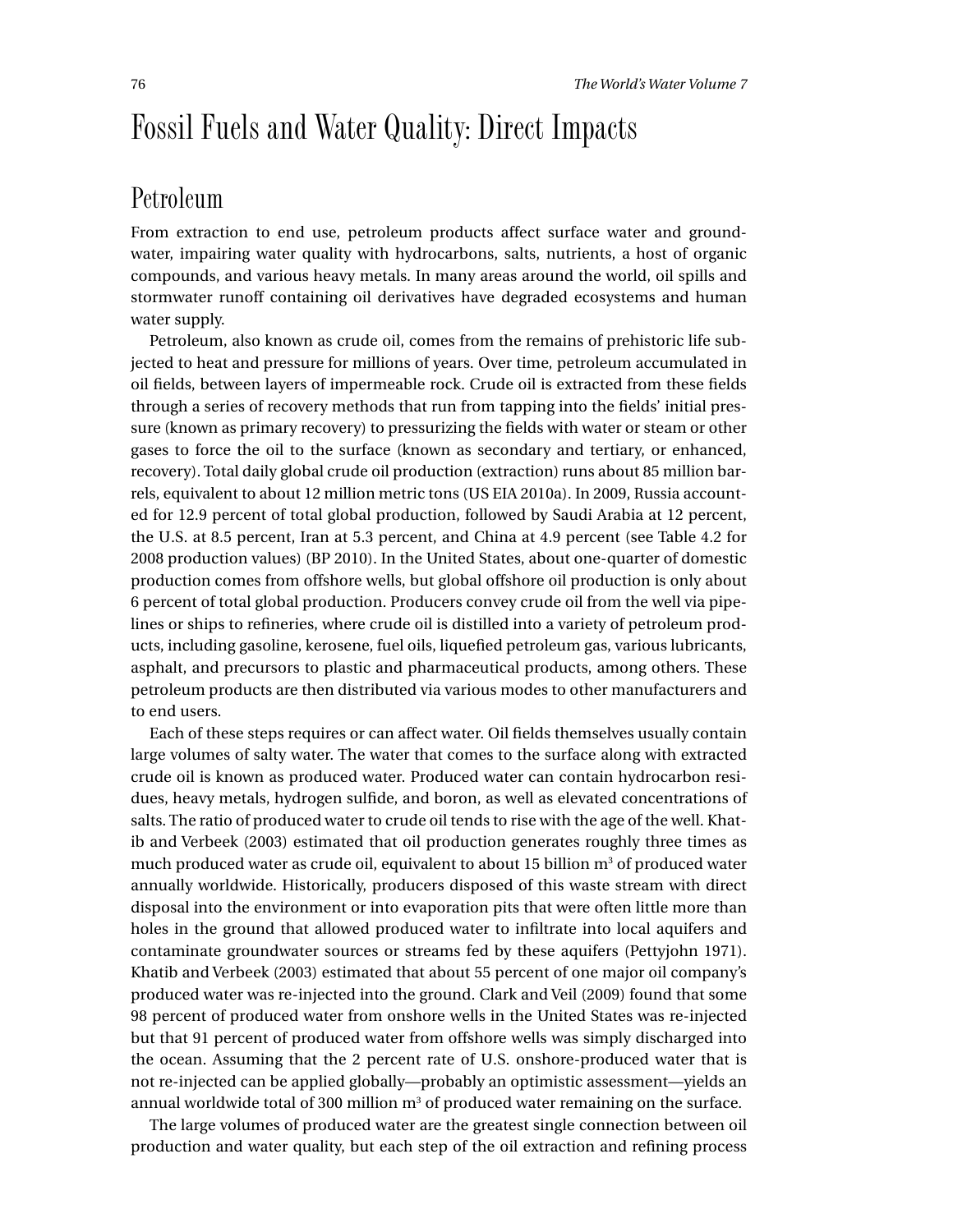has led to contamination of water resources. Oil spills from wells are not uncommon and can pollute vast areas both offshore and onshore, generating clear and measurable environmental impacts. Spills during the conveyance of crude oil from the point of extraction to refineries also occur with some regularity. The Exxon Valdez oil tanker spill, which garnered significant public attention, is only one example of many and in fact does not rank among the top 25 largest oil spills worldwide (O'Rourke and Connolly 2003). In Nigeria, an estimated 260,000 barrels of oil (41,000  $\mathrm{m}^{3}$ ) spill each year into the Niger Delta and surrounding areas, with devastating impacts on people, plants, and wildlife (Vidal 2010, Nassiter 2010). Marine spills such as these can lead to freshwater system contamination when the oil hits the shoreline and drifts up through estuaries into streams. In the U.S., spills into freshwater systems occur more frequently than marine spills; between 1995 and 1996, 77 percent of all spills greater than 1,000 gallons and 88 percent of spills greater than 10,000 gallon were inland spills. The majority of these spills were from oil pipelines (Yoshioka and Carpenter 2002).

After production, crude oil is refined through a series of water-intensive processes: water is used for steam, as part of the refining process, as wash water, and for cooling. Process water typically becomes contaminated with sulfur and ammonia, requiring treatment. Cooling system water has little direct contact with petroleum products, though trace contaminants may appear in cooling system water. Such cooling water is the largest consumptive water use in refining, at a rate of three to four units of cooling water per unit of crude oil, depending on the type of cooling system. Because of the large volumes of water required for operation, refineries are often located adjacent to water sources. The sheer size of many refineries—often covering square kilometers of land—means that, in some countries, precipitation on the refinery grounds must be captured and treated so as not to contaminate adjacent water bodies.

Refined petroleum products continue to affect water quality, though their impacts typically become more diffuse once the products are refined and distributed. In the United States, the Environmental Protection Agency has recorded more than 490,000 confirmed leaks from underground storage tanks (USTs), which are generally used to store petroleum products. As of March 2010, there were more than 600,000 active USTs and more than 1,734,000 closed USTs in the country (US EPA 2010). The total number of USTs worldwide is not known. Leaking USTs can contaminate groundwater resources with gasoline, diesel fuel, and related compounds, such as benzene and toluene. The total volumes leaked from USTs, and the total volume of groundwater affected by such leaks, is not known.

In the U.S., more than 75 percent of refined petroleum becomes gasoline, diesel, and jet fuel (Teufel and Azelton 2008). The distribution and combustion of these fuels also affect surface water and groundwater. Once the refined gasoline and diesel fuels reach motor vehicles, spills and combustion by-products can become non-point sources of pollution, washed by stormwater runoff into streams or infiltrating into groundwater. Combustion of these fuels discharges nitrogen and other contaminants to the atmosphere, which in turn can be carried back to the earth in precipitation, increasing pollution loadings to lakes and streams. Incompletely combusted fuels and minor spills and leaks from motor vehicles also generate contaminants. One study found that runoff from one square kilometer of roads and parking lots carried the equivalent of more than 180 barrels of oil annually (NRDC 2001). Although there do not appear to be any estimates of the total volume or impacts of such end-use impacts on even a local scale, much less any global estimates, extrapolating from this one estimate suggests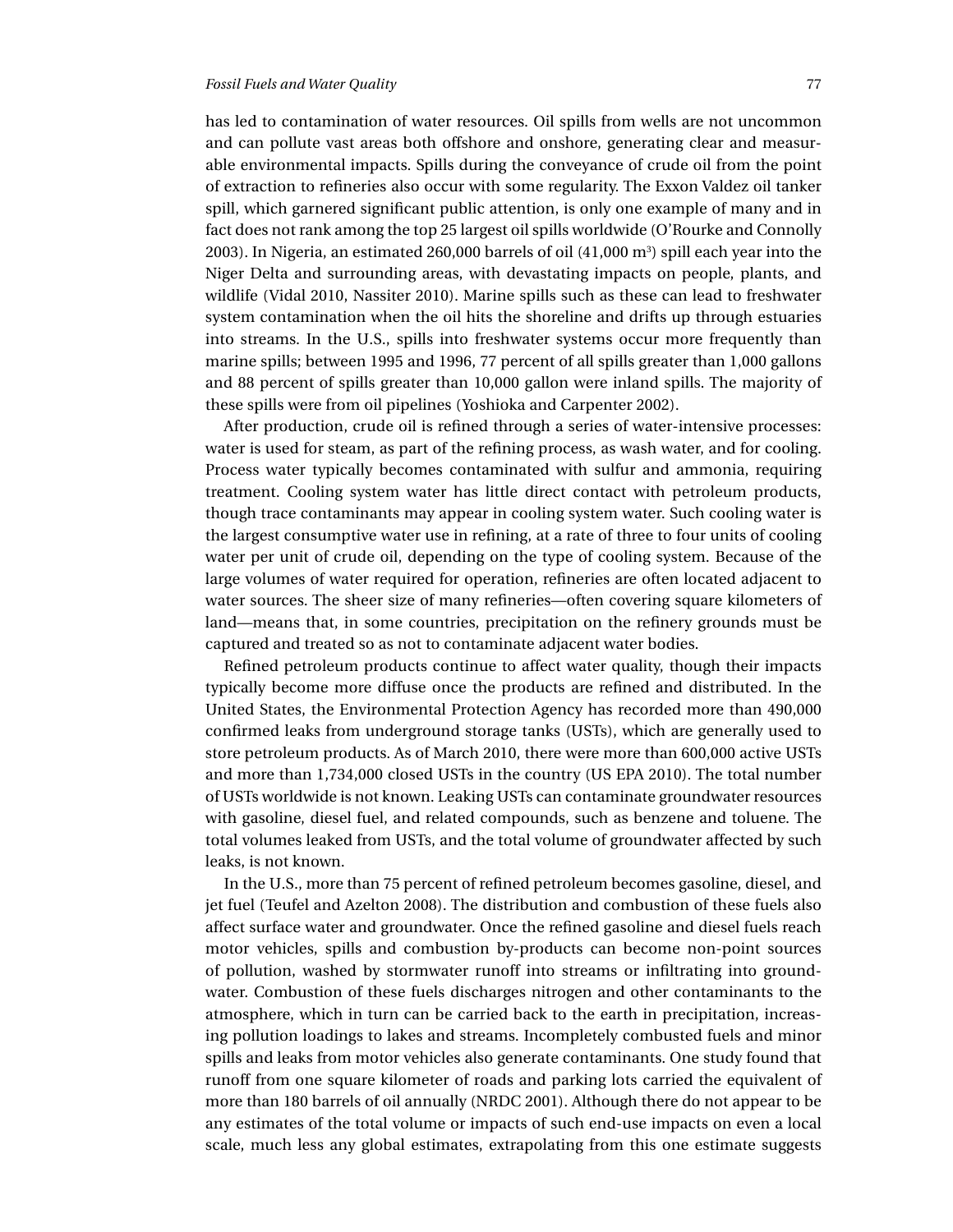that stormwater runoff carries the equivalent of almost 20 million barrels of oil (more than 3 million m<sup>3</sup>) annually nationwide (about 0.8 percent of total annual motor fuel consumption), though this should be considered little more than an order of magnitude estimate. Total global runoff from contaminated surfaces could not be estimated from available data.

Unconventional Petroleum Unconventional petroleum, which includes tar sands and oil shale, is not extracted with conventional wells. Unconventional petroleum requires more complex extraction and processing than does crude oil, and its water-quality impacts are potentially many times greater than those of conventional crude.

### *Tar Sands*

Tar sands, sometimes known as oil sands, are a mix of clay, sand, water, and bitumen. Bitumen is a thick, tarlike substance that can be processed into "synthetic crude," which can then be further processed by an oil refinery. Bitumen is also used directly in asphalt and other applications. Almost half of Canada's total oil production comes from the Alberta tar sands, equivalent to about 1.5 million barrels of oil per day, or 86.4 million m3 total in 2009 (Gosselin et al. 2010). The total recoverable oil equivalent in Alberta's tar sands may exceed 27 billion  $m^3$ , second only to Saudi Arabia's oil reserves (Gosselin et al. 2010). Venezuela has a small commercial tar sands operation, and small deposits have been found in the Middle East. In eastern Utah, in the U.S., a controversial effort to develop tar sands is now under way (WRA 2010). Tar sands production is more complicated and capital intensive than typical petroleum production. Companies extract bitumen either via surface mining or in situ, which typically involves injecting steam into the tar sands deposits to decrease bitumen's viscosity and enable it to flow into pools, where it can be extracted.

Tar sands mining operations use large volumes of water to separate the bitumen from parent materials. Roughly two-and-a-half units of water are required to extract and process one unit of bitumen by surface mining, yielding an annual water-use volume of roughly 100 million  $m<sup>3</sup>$  (Gosselin et al. 2010). This processing water, as well as water released from the tar sands as the bitumen is refined, and water produced by the formations themselves, contains high concentrations of hydrocarbons and other contaminants and must be treated or contained. The large volumes of material mined from the surface to extract bitumen—as much as two tons of tar sands per barrel of oil—generates massive volumes of waste materials, which can then leach hydrocarbons, heavy metals, arsenic, selenium, and other hazardous materials into surrounding waterways. Typically, tailings are mounded to create retaining ponds for contaminated water.

### *Oil Shale*

For the past 100 years, oil shale has periodically been promoted as the fuel of the future—a future that has never been realized. Despite federal and private investments of hundreds of millions of dollars, research and development efforts have yielded limited results. Commercial development remains a distant goal. In the United States, the federal government is again trying to jumpstart this nascent industry. Oil shale deposits are found worldwide, with some of the richest formations located in the Green River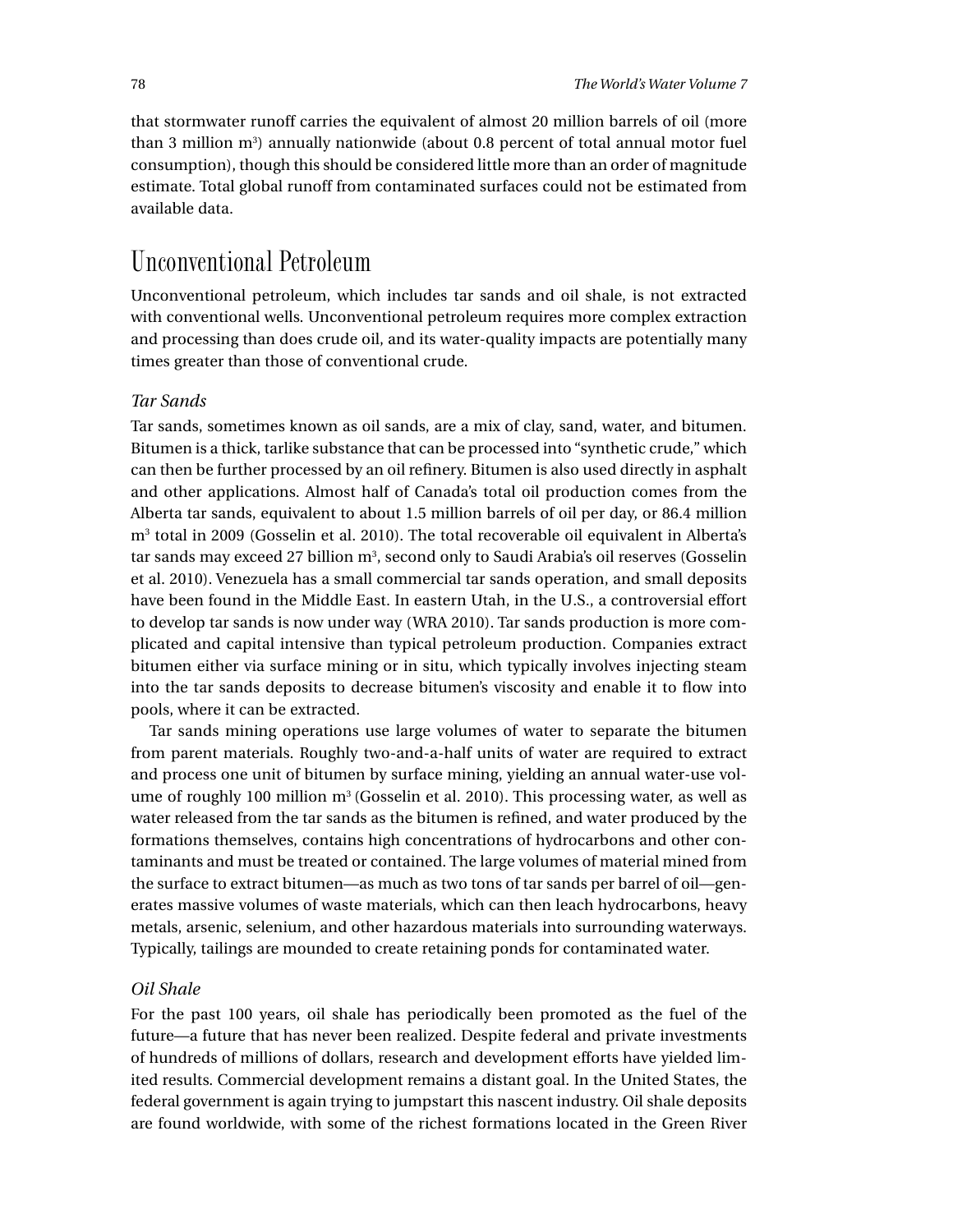### *Fossil Fuels and Water Quality* 79

Formation underlying Colorado, Utah, and Wyoming (US BLM 2008). A fundamental problem with developing these oil shale deposits is the thermodynamics of the resource. There is no oil in oil shale. Instead, the shale rocks contain kerogen, a waxy substance that liquefies when heated, producing a precursor to crude oil. Kerogen must be further processed and refined before it is suitable for use as transportation fuel. Extraction and refining will both require large quantities of energy and water, though, to date, the actual amounts of energy and water required have not been determined.

There are two primary methods to extract kerogen, neither of which has proven commercially viable: mining and retort, and in situ. Mining and retort requires mining the shale, crushing it, and heating the rock to separate the kerogen. This requires huge quantities of energy and water. There are various technologies under development for in situ extraction. One such process requires heating the shale rock in place to 370°C for three years and using wells to extract the kerogen. Another in situ method being explored is separating the kerogen via chemical processes.

Of the many anticipated environmental impacts from oil shale, perhaps the most serious are impacts to water quality. Mining operations, such as retort operations proposed for Utah, would leave large piles of spent shale, which could leach hydrocarbons, salts, trace metals, or other minerals, including nitrate, arsenic, boron, barium, iron, lead, selenium, and strontium, into surface-water and groundwater supplies (US BLM 2008, WRA 2010). Further, water extracted during processing may also be filled with metals and organic materials that can significantly degrade water quality in the region (US BLM 2008). Development would also disturb soils and ground surfaces, thereby increasing rates of erosion and the amount of sediment washed into streams and rivers. Traffic on rural, dirt access roads would add to this problem (US BLM 2008). Oil shale extraction could generate large quantities of produced water that must be re-injected or held in retention ponds, where it could leak or otherwise contaminate surface water and groundwater. Some oil shale processing methods use alkaline water that could mobilize toxic materials such as arsenic and selenium (Hanson and Limerick 2009).

Natural Gas Like petroleum, natural gas comes from organic matter subjected to intense heat and pressure for millions of years. Natural gas can be produced from dedicated wells or coproduced with oil from oil wells. Most commonly, wells permit natural gas to flow to the surface naturally; however, in some geologic conditions, lifting equipment, such as rod-pumping, is required (Natural Gas Supply Association n.d.). In the U.S., roughly 22 percent of natural gas production comes from oil wells and the remainder from dedicated gas wells, including roughly 8 percent from coalbed methane (see the following section) (U.S. DOE 2010c). According to BP (2010), total global natural gas production in 2009 was 2.987 trillion  $m^3$  (289 billion cubic feet), a decline of 2.1 percent from 2008. In 2009, the U.S. produced 20.1 percent of total global production, Russia produced 17.6 percent, Canada produced 5.4 percent, and Iran produced 4.4 percent. Table 4.4 shows natural gas consumption by end use in the U.S. in 2009. About a third of total U.S. consumption goes to electricity generation and the rest to a range of commercial, industrial, and residential purposes; end uses at the global scale were not available.

Natural gas production degrades water quality primarily at the extraction stage, though processing and combustion also affect water quality to lesser degrees. Like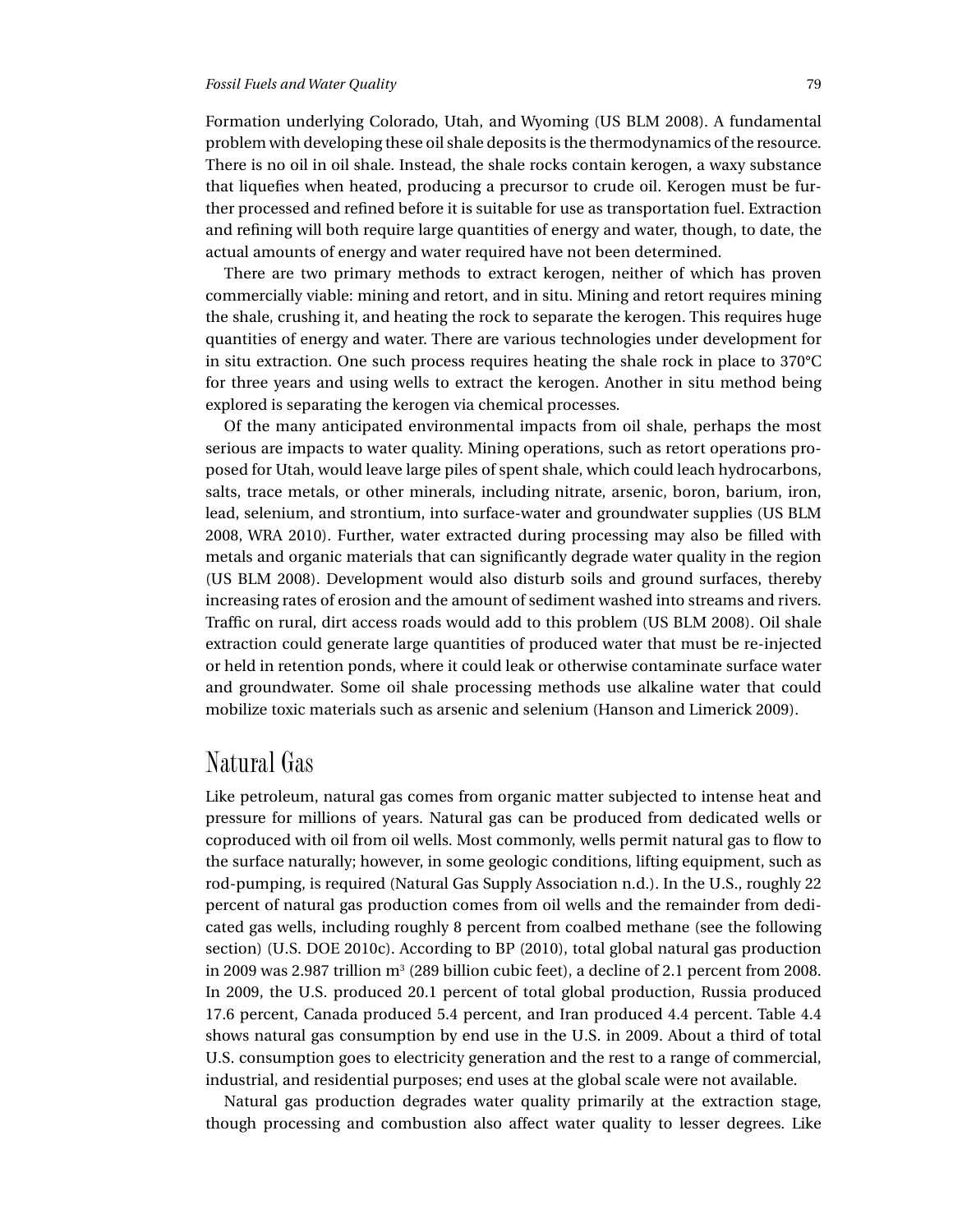| <b>End Use</b>                           | <b>Percent of Total</b> |  |
|------------------------------------------|-------------------------|--|
| <b>Electrical Power Generation</b>       | 30.3                    |  |
| Industrial                               | 26.8                    |  |
| Residential                              | 20.8                    |  |
| Commercial                               | 13.6                    |  |
| Production, Processing, and Distribution | 8.3                     |  |

TABLE 4.4 U.S. Natural Gas Consumption by End Use (2009)

*Source:* US EIA 2010b.

petroleum, natural gas extraction can generate large volumes of produced water, often contaminated by hydrocarbon residues, heavy metals, hydrogen sulfide, and boron, as well as elevated concentrations of salts. Clark and Veil (2009) report that gas extraction generates about one-sixth as much produced water as petroleum extraction, at an average rate of 182 barrels of water per million cubic feet of production. Extrapolating from this figure yields an estimated three billion  $m^3$  of produced water globally from natural gas extraction each year. In the U.S., most produced water from traditional onshore operations is re-injected; the fate of such water globally is not known.

Methane is the main compound of natural gas as used by consumers, but natural gas deposits contain a mixture of other compounds that must be removed before the methane is suitable for use by the consumer. Once extracted, gas undergoes initial processing near the wellhead. The gas is then transported, typically via pipeline, to a processing plant for further purification, to separate methane from other compounds in the raw natural gas, including propane, butane, water vapor, hydrogen sulfide, and carbon dioxide. Some of these, such as propane and butane, have commercial value. Water, hydrogen sulfide, and other compounds must be removed and treated or retained by the processing plant, to avoid environmental contamination. The purified natural gas is then delivered to end users, again typically via pipeline, though in remote areas it is often cooled and transported via tankers as liquid natural gas.

Burning natural gas leaves negligible solid waste and generates far fewer particulates than burning coal or petroleum. Like all fossil fuels, natural gas combustion generates carbon dioxide and nitrogen oxides, though at markedly lower rates than coal combustion. Methane itself is also a greenhouse gas, contributing to the heat-trapping capacity of the atmosphere, and like carbon dioxide, its concentration has risen dramatically in the past century. Per unit mass, methane traps more than 20 times as much heat as carbon dioxide, though the volumes of methane emissions are a very small fraction of total carbon emissions and methane has a shorter life span in the atmosphere. Still, methane from all sources contributed more than 10 percent of total greenhouse gas emissions in the U.S. in 2008, as measured by carbon equivalents.

Unconventional Naturial Gas<br>The three basic forms of unconventional natural gas reservoirs are coalbed methane, tight natural gas, and shale gas. Unlike conventional natural gas, these unconventional forms are trapped in rock with very low permeability and therefore typically require stimulation in order for the gas to be extracted. Because unconventional natural gas has not been economical to extract, the extent of global resources has not been fully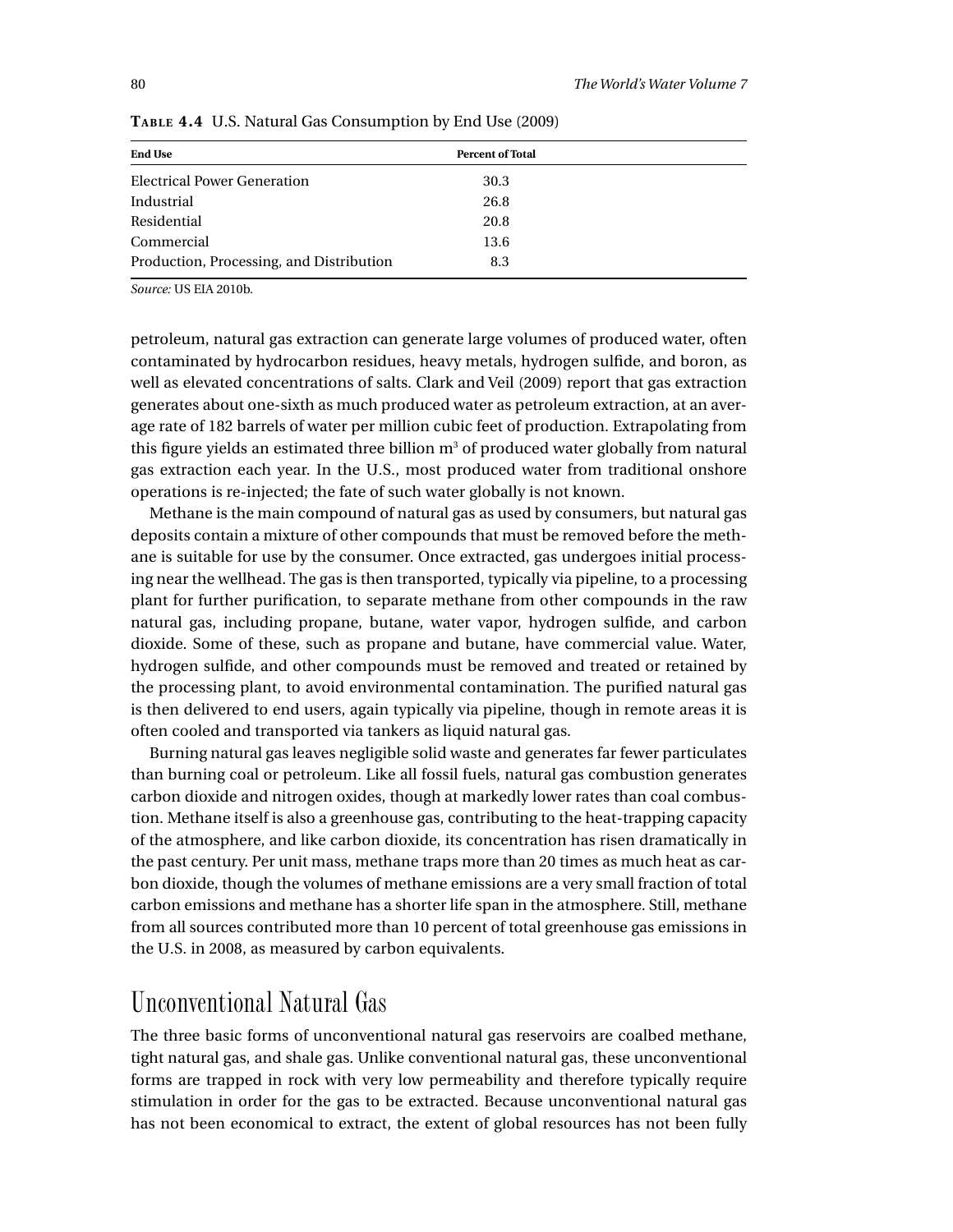assessed. However, the amount of these types of gas produced are likely to increase substantially, particularly in the U.S., Canada, and China (US EIA 2010b), as conventional gas resources get more difficult and expensive to reach.

Hydraulic fracturing or fractionation, also known as fracking, is a method used to increase production of these types of natural gas wells, especially gas shales. The process forces liquids under high pressure into rock formations surrounding gas deposits, breaking up the rock and releasing the gas for capture by the well. The liquid used for fracking contains sand, to prop open the fractures, and a number of chemical additives, whose compositions are rarely disclosed to the public or regulators. Although the process was developed in the 1970s and 1980s, it is only recently emerging as a widely used recovery technique and is becoming increasingly controversial as new evidence of environmental contamination and groundwater problems emerges. It was originally used almost exclusively in North America and to some extent in Germany, primarily because it was not an economical extraction method in other areas. However, it is now in use or is planned to be used in a variety of regions, including India, the United Kingdom, and China. Fracking has dramatically increased natural gas production and has facilitated production in many areas previously considered uneconomical, but this expansion in the number of wells, and especially fracking itself, raises the scope and severity of water contamination. Fracking is a water-intensive process—each well requires two to five million gallons of water (GWPC and ALL Consulting 2009; US EPA 2010). Disposal of the recovered fracturing fluid, and the unknown amount and composition of fluid that is not recovered, could contaminate groundwater and surface-water bodies.

### *Shale Gas*

Shale gas is trapped in the pore space of shale rocks, which have extremely small pore sizes compared to the rocks in which conventional gas is trapped. This makes them impermeable to gas flow, and they therefore require natural or artificial fractures in the rock to release the gas (Andrews et al. 2009). Shale gas wells are often drilled horizontally, and most are hydraulically fractured (GWPC and ALL Consulting 2009).

### *Tight Gas*

Tight gas is found in low-porosity sandstones and carbonate reservoirs. Like shale gas, the relatively impermeable nature of the rock in which tight gas is found means that it generally requires hydraulic fracturing or acidizing in order to release the gas (GWPC and ALL Consulting 2009).

### *Coalbed Methane*

Coalbed methane, or CBM, is sourced from within a coal seam or in the surrounding rock. Major CBM deposits are found in Australia, Canada, and the United States, with smaller deposits in England and South Africa. CBM is loosely bound to coal and is typically held in place by the pressure of water in the coal deposits. CBM extraction requires removing water from the coal bed, thereby decreasing pressure on the gas and allowing it to flow up the well. The extraction process can alter groundwater levels, including by decreasing pressure in local wells and, in cases where the groundwater is shallow, in surface flows. Water-quality impacts due to extraction include methane leaks (with impacts on vegetation and, in some cases, explosions), strong odors, and cloudy or slimy well water.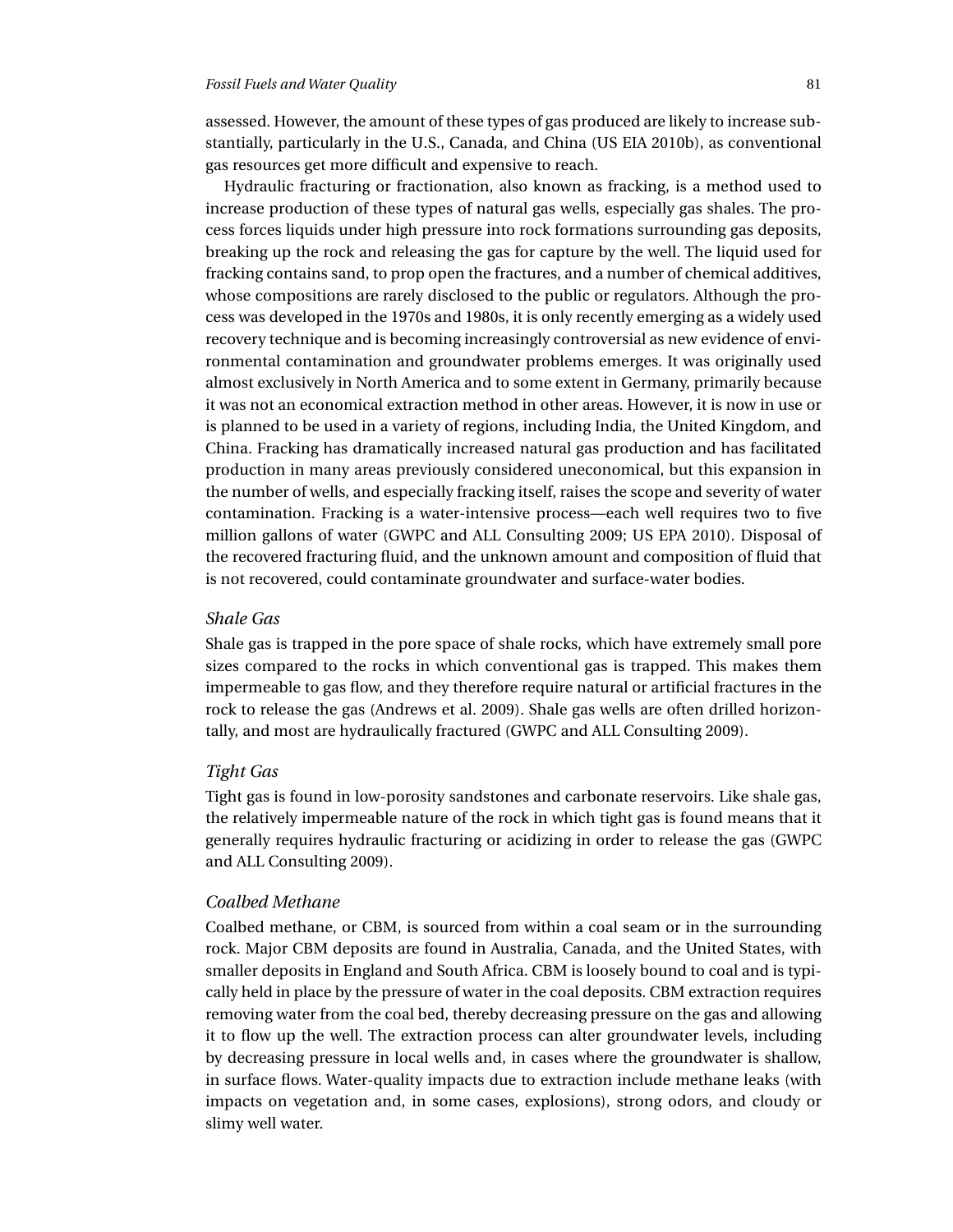In some areas (e.g., the Powder River Basin in the U.S.), produced water from coal beds is discharged to the surface, where it can concentrate salts and other substances in the soil, affect land productivity, and alter water quality, including temperature. In other areas (e.g., the San Juan Basin), produced water is typically re-injected (usually into geologic formations that lie below the aquifer from which the CBM is produced). Some propose that produced water might, after proper treatment, be discharged into surface streams to help offset decreased flows due to other diversions or even climate change. A key problem with this approach is that produced water is a finite supply that would be only a temporary, stop-gap measure to address a much longer term problem.

Coal Like petroleum and natural gas, coal comes from organic matter subjected to intense heat and pressure for millions of years. Coal, however, is a solid—a sedimentary rock extracted through surface and underground mining. According to the U.S. Energy Information Administration (U.S. EIA), total global coal production and consumption in 2009 was about seven billion metric tons. China produced 44 percent of this amount, followed by the United States at 14 percent and India at 8 percent. In the U.S., more than 90 percent of coal consumption is used to generate electricity, producing roughly half of all electricity generated in the country. Some forms of low-sulfur coal are baked at extremely high temperatures to make coke, which is used in the production of steel. Coal is also used for cement and aluminum manufacturing, and coal by-products are used to produce fertilizers and various plastics, among other products. U.S. EIA reports that coal combustion generated 36.5 percent of the United States' annual total greenhouse gas emissions in 2008. Coal generates more carbon dioxide per unit energy than petroleum, but petroleum constituted 44.6 percent of total fossil-fuel energy production in 2008, compared to coal's 26.8 percent (US EIA 2008).

Water is used throughout coal production, from extraction to processing, and occasionally for transportation. Water is used for cooling and cutting in the mines, for suppressing dust, for irrigating as part of land reclamation efforts, and for washing coal to remove sulfur, mercury, and other impurities. Mielke et al. (2010) report the consumptive use of water for coal mining and washing at 1 to 8 gallons/MMBtu in the U.S., roughly equivalent to 80 to 650 million  $m<sup>3</sup>$  per year in the U.S., depending on the thermal energy per unit coal. These estimates are very dated and might not be accurate: Mielke et al. (2010) and Younos et al. (2009), among other recent reports on volumes of water embedded in energy production, cite the U.S. Department of Energy (US DOE 2006), which in turn cites Gleick (1994), who cites data from the 1970s and 1980s. Thus, current estimates are based on research that is more than 20 years old, and in some cases more than 30.

According to one estimate that converted water use per unit of energy to water use per unit of mass by calculating from a range of energy equivalents per ton of coal, from 800 to 3,000 gallons of water are used for the extraction, processing, transport, and mitigation (such as land reclamation efforts) of one short ton of coal (K. Schneider, pers. comm.). Extrapolating from these volumes suggests that on the order of 20 to 90 billion m3 of water are used annually for coal production processes worldwide. Gleick (1994) commented on the absence of good estimates on the amount of water contaminated by coal production; nor does there appear to have been any good estimates since then.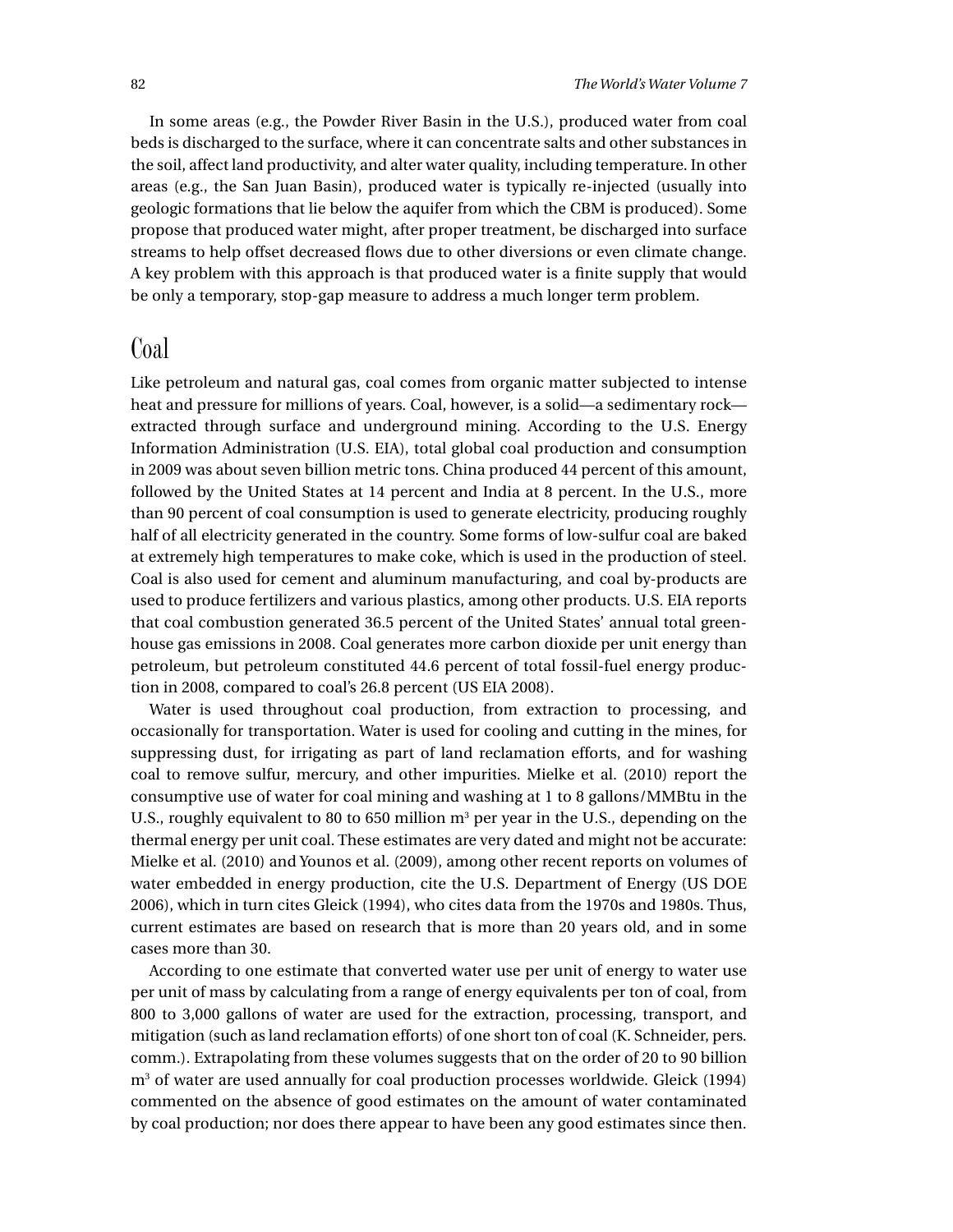Although volumes of water contaminated by coal production are not known, it is clear that extraction, processing, and transportation of coal and related production materials can adversely impact surface-water and groundwater quality at each step of production and use.

When coal seams lie within about 60 meters of the surface, coal is extracted using various methods of surface mining, including strip mining, mountaintop removal, and open pit mining. Surface mining typically employs massive machines or explosives to remove the "overburden"—a euphemism for the soil, vegetation, animals, and functioning ecosystems—covering the coal seam. The volume of overburden varies dramatically by region and is a key factor determining the economic productivity of the mine; Gupta (2000) reports that the ratio of overburden to coal can range from 5:1 to 27:1. In some cases, the overburden is subsequently used to fill the hole left by surface mining operations, though in other cases, especially in mountaintop removal, it is dumped into valleys, burying and blocking streams. Surface mining generally—and mountaintop removal in particular—denudes the landscapes and compacts soils, increasing runoff rates and decreasing infiltration and groundwater recharge. Palmer et al. (2010) found a number of water-quality impacts in streams affected by mountaintop removal mining, including increases in alkalinity, electrical conductivity, heavy metals, and concentrations of sulfates and other ions, as well as decreased biodiversity.

According to the World Coal Association, surface mining accounts for roughly twothirds of U.S. coal production but only about 40 percent of global coal production; the remainder comes from underground mining. Various methods are used to extract coal from underground mines, often using sophisticated machines and monitoring equipment. Although underground mining generates less spoil material than surface mining, these mine spoils often include heavy metals, sulfurous compounds, and other materials that leach into surrounding watercourses, often generating acid mine drainage that disrupts ecological functions (as described below).

Miners move extracted coal to processing plants, often located near the mine location. Processing requirements vary markedly by location and type of coal. Coal in the eastern U.S. and in some other areas typically contains higher sulfur concentrations. Processing plants clean the coal, removing some of the impurities and extraneous materials. Some methods use large volumes of water to wash the coal, decreasing concentrations of sulfur, mercury, and other contaminants in the coal but increasing them in the wastewater. Coal-processing wastewater can be discharged into underground mines or may be discharged into surface holding ponds. Both can degrade water resources, contaminating groundwater or leaking into surface-water bodies. Retention ponds have failed on occasion, releasing large volumes of polluted water downstream, sometimes with catastrophic impacts. For example, a 29-hectare retention pond in Kentucky, U.S., failed in October 2000, releasing almost a million cubic meters of coal-processing wastewater into a nearby mine. The contaminated wastewater then drained into nearby streams, causing flooding to a depth of almost two meters, disrupting local water supplies, and causing extensive environmental damage (National Research Council 2002). One website lists 66 separate coal impoundment spills in the eastern U.S. in the years 1972–2008 (CILIS n.d.).

After processing, coal is often transported via rail or barge to the point of consumption. In one location, crushed coal was mixed with water to form a slurry and then conveyed 440 kilometers (km) via pipeline to a power plant, though this plant has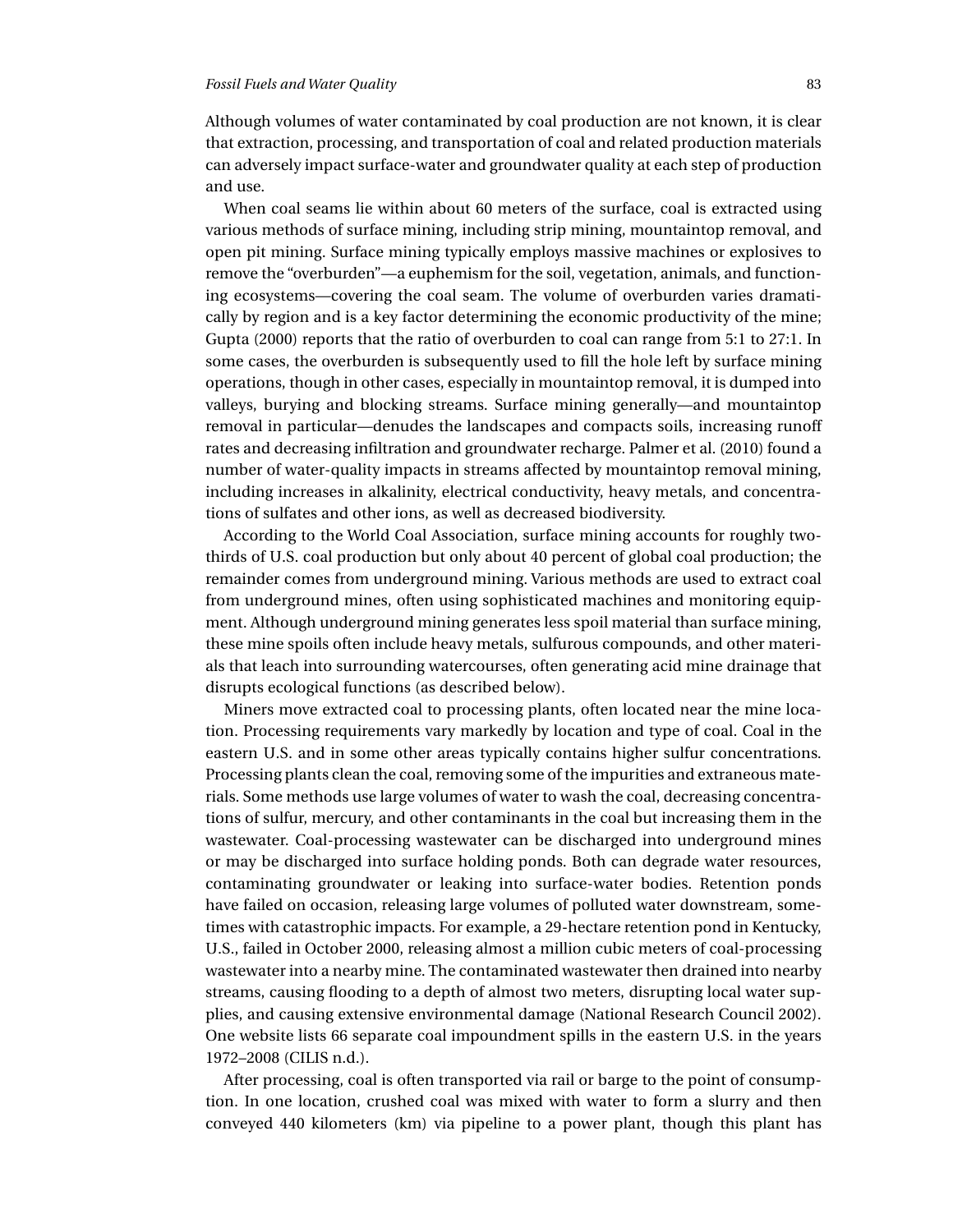since been closed. Transportation accidents and related coal spills tend to be easier to contain than spills of liquid petroleum, though spills into waterways can leach harmful materials, such as mercury, sulfur compounds, arsenic, and lead.

Most coal moves from the mine to a power plant, where it is crushed and burned to generate electricity. Combustion residues, known as coal ash, are composed of airborne particulates known as fly ash and residual materials known as bottom ash. In some countries, fly ash is now captured; some is used in the production of concrete, while the remainder is mixed with bottom ash and disposed of in landfills or stored wet in retention facilities, to minimize dust emissions. On December 22, 2008, a wet coal ash holding pond failed in Tennessee, U.S., spilling some 3.7 million  $m^3$  of wet coal ash into the Emory River. A medium-term study of the spill impacts found high arsenic concentrations in downstream waterways, especially in protected areas with limited flows and in bottom sediments (Ruhl et al. 2010). Other users of coal products can also degrade surface-water and groundwater resources; for example, in Brazil recently, steel manufacturers were fined for discharging toxic coal residues directly into waterways (AP 2010).

## Impacts on Freshwater Ecosystems

Freshwater ecosystems are affected in a variety of ways by the direct impacts of fossilfuel extraction and mining outlined earlier. These ecosystem impacts fall into four basic categories: (1) impacts related to climate change, (2) physical impacts, (3) chemical impacts, and (4) biological impacts.

## Climate Change

Fossil-fuel production and combustion generates some 90 percent of total U.S. greenhouse gas emissions; lower fossil-fuel use rates and higher rates of land-use changes in other parts of the world suggest that fossil fuels contribute a slightly lower, though still disproportionately large, share of global greenhouse gas emissions. These emissions are already changing the global climate, including temperature and precipitation, and risk dramatically altering the hydrologic cycle. The extraction and use of carbon-intensive fossil fuels generates fundamental changes in the global distribution of water, in turn affecting a host of water-quality parameters, including sedimentation, temperature, and dissolved oxygen concentrations (Fischlin et al. 2007). Projected increases in storm intensity will amplify runoff from contaminated surfaces, both in urban areas and from tailings piles, and could overwhelm efforts to retain and manage such contaminated runoff. Increased storm intensity could also affect coal ash and other retention ponds, increasing the risk of pond failure and subsequent release of contaminated materials into downstream waterways.

Decisions about current and future energy supplies present critical opportunities. Retiring aging thermoelectric power plants may create "new" water supplies that can meet growing urban demands or environmental needs while reducing greenhouse gas emissions, if their generation capacity can be offset through energy-efficiency improvements or less water-intensive energy sources. For example, recent legislation in Colorado directed Xcel Energy to replace 900 megawatts of coal-fired power plants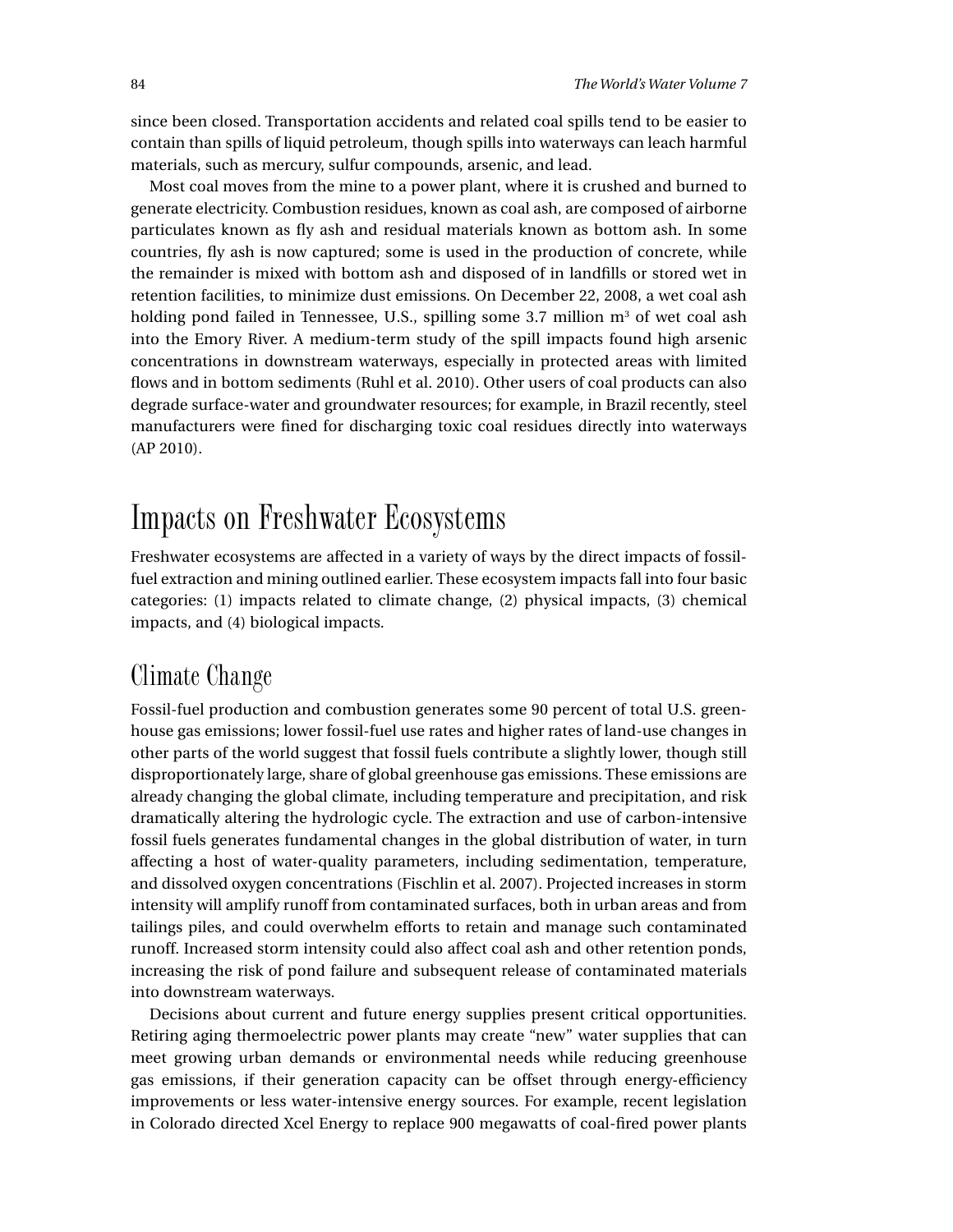in the Denver metropolitan region with natural gas units, energy efficiency, and other resources. This legislation will provide important (though incidental) benefits to water resources. As other plants near the end of their design life span, additional opportunities for advancing an integrated energy, climate, and water policy may arise.

## Physical Impacts

Fossil-fuel production and use can create a variety of physical changes in water resources, including changes in channel structure, sediment-transport dynamics, groundwater–surface water connectivity, and subsurface water connectivity and mobility, as well as temperature changes in surface and groundwater. The most dramatic change in channel structure comes from the surface-mining method known as mountaintop removal and valley fill, in which streams are completely buried by tailings, as described earlier. Figure 4.1 shows a mining and valley fill operation in West Virginia, U.S., in 2009. Underground coal mines and surface-mining operations for coal and tar sands all generate large volumes of tailings that can wash into and choke streams, burying fish eggs and aquatic insects. Fracking can also increase groundwater mobility, connecting pockets of highly saline or otherwise contaminated groundwater with drinking-water wells and alluvial aquifers, permitting the migration of hydrocarbons, benzene, arsenic, and other contaminants into drinking water supplies and into surface waterways. Similarly, in situ methods for extracting petroleum and tar sands, such as the injection of steam or lubricants and surfactants, can increase the mobility of underground contaminants and contaminate groundwater resources. Thermal pollution occurs at a much larger scale at power plants burning fossil fuels, where cooling water absorbs excess heat from the plant and is then discharged into streams or lakes, typically increasing the chemical and biological oxygen demand in the receiving water.



**Figure 4.1 Sediment Ponds, Valley Fill, and Edge of Coal Mine near Bob White, West Virginia, UNITED STATES.** 

*Source:* Vivian Stockman, http://www.ohvec.org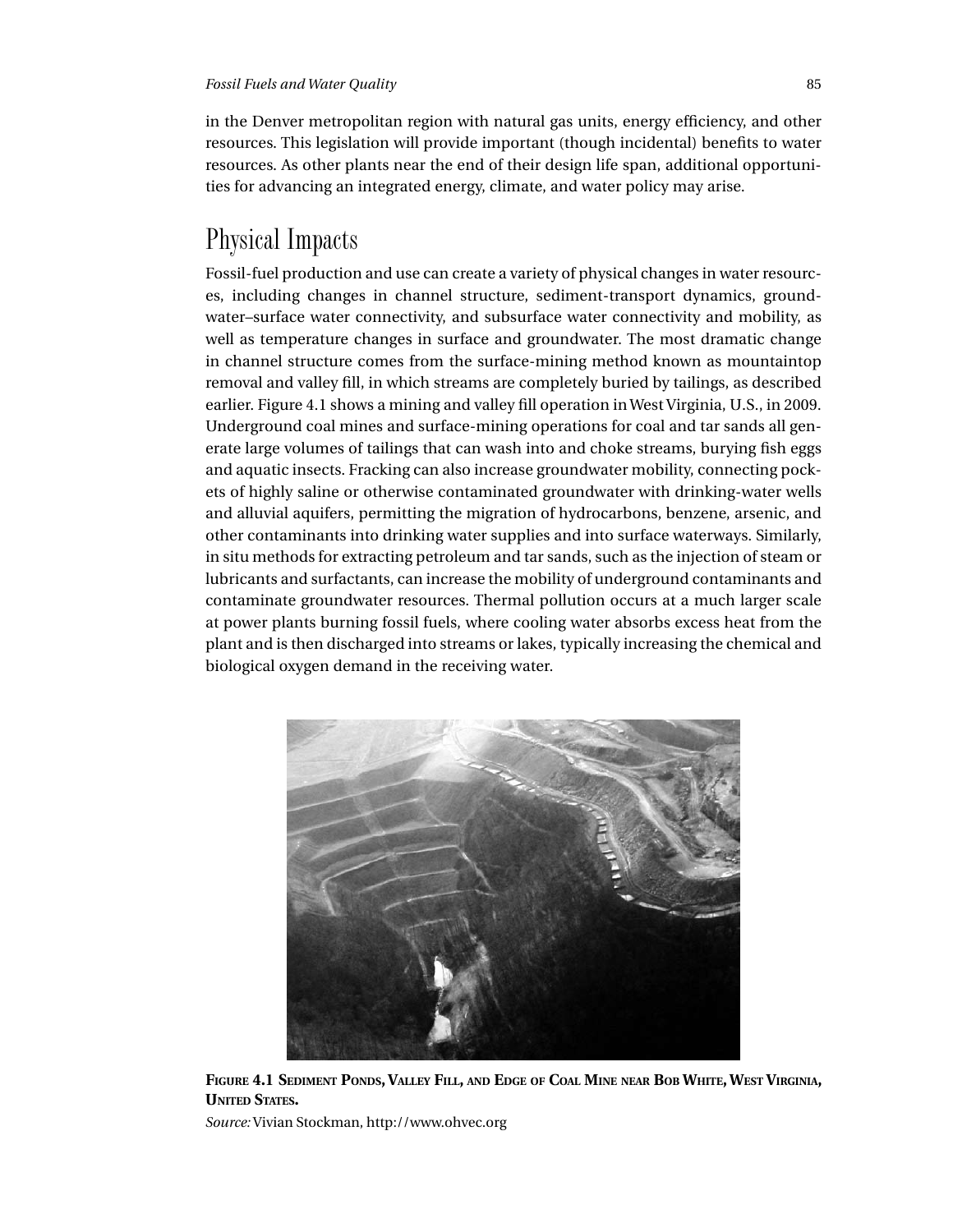## Chemical Impacts

At every stage of their production and use, fossil fuels can create a host of adverse chemical impacts on water quality. Fossil-fuel production, transmission, and use can contaminate water resources with hydrocarbons, heavy metals, increased nutrient and salt loads, and a host of toxic compounds, including benzene, toluene, and hexavalent chromium. The ubiquity of pipelines and tanker trucks, not to mention personal and commercial vehicles, makes fuel leaks and spills a statistical certainty, as noted earlier. Coal mine tailings often leach heavy metals and acids into nearby streams, dramatically lowering pH (often to levels of 2 to 3) and decimating or even extirpating entire aquatic communities (Swer and Singh 2004). Abandoned mines themselves, common throughout many areas of the world, pose their own long-term threats to water quality: such mines often contain heavy metals and sulfur compounds and can fill and spill from surface precipitation and groundwater, generating acid mine drainage (Banks et al. 1997).

Produced water from oil, gas, and coal extraction typically contains hydrocarbon residues, heavy metals, hydrogen sulfide, and boron, as well as elevated concentrations of salts. Although most produced water is re-injected or discharged to the ocean, more than 300 million m<sup>3</sup> per year of such water stays on the planet's surface, stored in retention ponds or discharged generally to the land or water, where it can contaminate groundwater and surface-water resources. Processing and refining fossil fuels also generate chemical wastes that, if not properly managed, can contaminate water with petroleum wastes, heavy metals, selenium, and other contaminants. In 2008, a Texas petroleum refinery was fined for more than 2,000 unlawful discharges between 1999 and 2006 ("Refinery Water Pollution" 2008). Combustion of coal and petroleum products generates large quantities of sulfur and nitrous oxides that can generate acid precipitation and excess nutrient loadings on land and water surfaces. Coal combustion leaves coal ash, which is often stored wet in retention ponds, though such ponds have failed, discharging selenium, arsenic, and other contaminants into nearby streams. Fuel spills from personal and commercial vehicles are widespread, leaving residues on impervious surfaces that can wash into streams or lakes or percolate into the ground after precipitation events.

Ecological Impacts Many aspects of fossil-fuel production directly affect aquatic resources and can cause mortality events or otherwise degrade ecological resilience. At the global level, the clear link between fossil-fuel combustion and climate change means that the ecological impacts of climate change can be largely attributed to fossil fuels. The scientific literature robustly describes the intersection of climate change, water quality, and ecosystems (see Fischlin et al. 2007, Meyer et al. 1999). Impacts include direct changes, such as increased temperature and carbon dioxide concentrations and habitat loss, and increased internal nutrient loadings and decreased oxygen concentrations. These in turn affect primary production, species composition, and foodwebs and likely will increase the risk of extinctions from freshwater ecosystems.

Physical and chemical impacts lead to widespread ecological impacts in aquatic communities, ranging from complete extirpation of entire aquatic communities, to periodic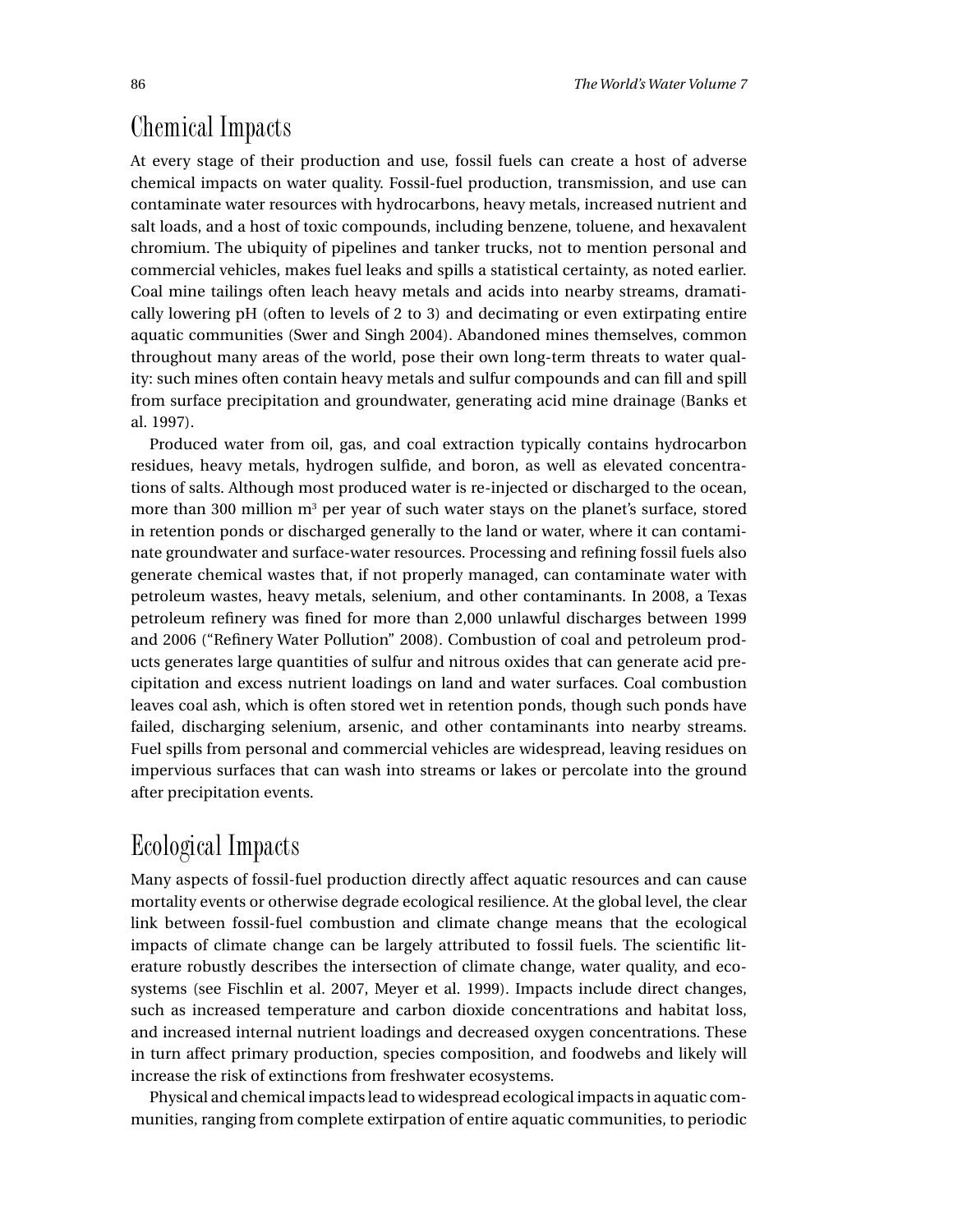### *Fossil Fuels and Water Quality* 87

mortality events in response to spills and leaks, to degraded ecosystems left more susceptible to other disturbances. In the U.S., more than 1,200 kilometers of streams have been buried by coal mine operations; the total length of streams lost worldwide due to fossil-fuel production is not known. Fisheries in another 13,000 kilometers of streams in the eastern U.S. alone have been degraded by coal mining operations, hinting at the scale of the problem globally.

Morbidity and mortality resulting from direct oil spills and leaks have attracted considerable media attention over the years, but they are not the only source of petroleumrelated mortality for waterbirds and aquatic organisms. Retention ponds for produced water and other wastewater discharges, such as processing, refinery, and thermal generation plant liquid wastes, can become attractive nuisances for migratory birds and other wildlife. Ducks and other birds have landed on such retention ponds, only to die in large numbers due to oil fouling or acute toxicity. Gosselin et al. (2010) provide a historical overview of environmental incidents generated by Alberta tar sands, noting that natural bitumen discharge had been recorded along a river bank in Alberta as far back as 1719. Large-scale commercial operations began more than 40 years ago, leading to spills and releases from pipelines and tailings ponds. A 1970 pipeline spill released more than  $3,000$  m<sup>3</sup> of oil, creating an oil slick that reached more than  $250$  kilometers down the Athabasca River, contaminating water supplies for several communities, and likely harming aquatic organisms (though such impacts were not well monitored or reported). Subsequent sampling found that drainage from tailings ponds was acutely toxic to fish. In 2008, some 1,600 ducks died after landing in a tar sands tailings pond and becoming fouled by bitumen on the water surface (Gosselin et al. 2010).

Acid precipitation causes a host of ecological impacts, especially to aquatic resources. Acid precipitation—primarily generated by coal combustion—can increase the mobility of aluminum and other metals in aquatic systems, leading to mortality of fish and aquatic invertebrates, in turn diminishing the prey base for birds and other animals. Acid precipitation—and its degradation of water quality and dependent ecosystems occurs downwind of coal-fired power plants; adverse impacts have been reported in China, Europe, and North America (Larssen 1999, Menz and Seip 2004).

## Impacts on Human Communities

Clean water is an essential component of healthy communities. In addition to the basic human need for water for drinking and sanitation, livelihoods such as agriculture, fishing, hunting, and industrial production depend on a sufficient supply and adequate quality of water. Furthermore, water, or the ecosystems that depend on it, has cultural or spiritual importance to many communities. Therefore, water-related impacts of fossil-fuel extraction and processing not only damage the environment but also adversely affect communities and public health (Table 4.5). Because of a lack of data on community impacts of fossil fuel–related water contamination, much of the information available is anecdotal; here we use case studies to illustrate the types of potential community impacts.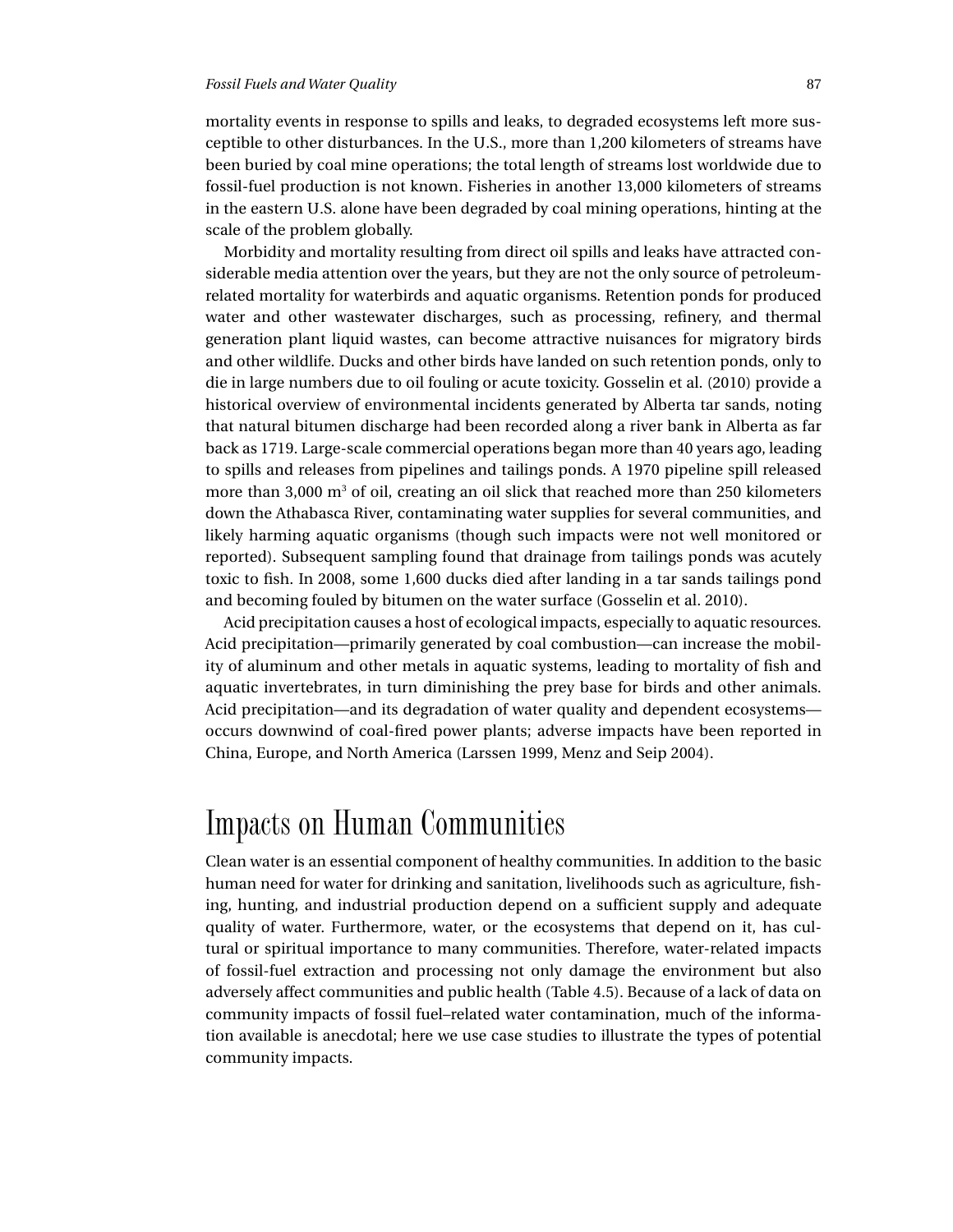| Location                     | <b>Process</b>                             | <b>Impacts</b>                                                                                                                                                                                                                                                                                     | Source(s)                                       |
|------------------------------|--------------------------------------------|----------------------------------------------------------------------------------------------------------------------------------------------------------------------------------------------------------------------------------------------------------------------------------------------------|-------------------------------------------------|
| Orissa, India                | Coal mining &<br>processing                | Contamination of drinking water with<br>fluoride, manganese, nickel, and sulfate;<br>depletion of water available for drinking<br>and bathing.                                                                                                                                                     | Murthy and Patra<br>2006                        |
| Appalachia<br>region, U.S.   | Coal mining &<br>processing                | Contamination of drinking water causing<br>tap water to turn black, contain orange<br>slime, or have a foul taste or odor.<br>Increased severity and frequency of flash<br>flooding.                                                                                                               | Murdoch 2009,<br>Stout and Papillo<br>2004      |
| Ecuador                      | Oil extraction                             | Approximately 17 million gallons of<br>crude oil and over 18 billion gallons of<br>toxic produced water spilled or dumped<br>into rivers during oil extraction, causing<br>contamination of domestic water sources<br>and surface waters used for fishing.                                         | Juhasz et al. 2009                              |
| Niger Delta                  | Oil extraction                             | Contamination of rivers and ponds from<br>oil spills and wastes from extraction and<br>dredging and canalization related to oil<br>extraction, leading to loss of fish and con-<br>tamination of drinking water.                                                                                   | Amnesty<br>International<br>2010, CEHRD<br>2008 |
| Alberta, Canada Tar sands    | extraction                                 | Contamination of water bodies, includ-<br>ing the Athabasca River, with polycyclic<br>aromatic compounds, cadmium, copper,<br>lead, mercury, nickel, silver, zinc, and<br>other contaminants.                                                                                                      | Reuter et al. 2010                              |
| U.S. (multiple<br>locations) | Hydraulic<br>fracturing for<br>natural gas | Contamination of drinking water wells<br>with benzene, methane, and other con-<br>taminants-residents suspect that it is<br>caused by hydraulic fracturing, but this<br>link is unconfirmed. Discharge of waste-<br>water with high concentrations of radio-<br>activity. New research is pending. | EPA 2011,<br>Lustgarten 2008,<br>Urbina 2011    |

TABLE 4.5 Examples of Water-Related Community Impacts of Fossil Fuels

## Drinking Water Contamination

Fossil-fuel extraction and processing can lead to contamination of sources of drinking water with a wide variety of contaminants that threaten human health. When drinking water is contaminated, communities have three basic choices: (1) find an alternative source of water, (2) treat water before drinking it, or (3) drink contaminated water and risk adverse health outcomes. Often, alternative water sources can be much more expensive; for example, in the United States bottled water can be thousands of times more expensive than tap water or may require traveling long distances at a high energy cost (Gleick and Cooley 2009). In addition to being costly, using bottled water also requires being able to lift and transport the bottles, resulting in disproportionate hardship for the elderly, disabled, and poor.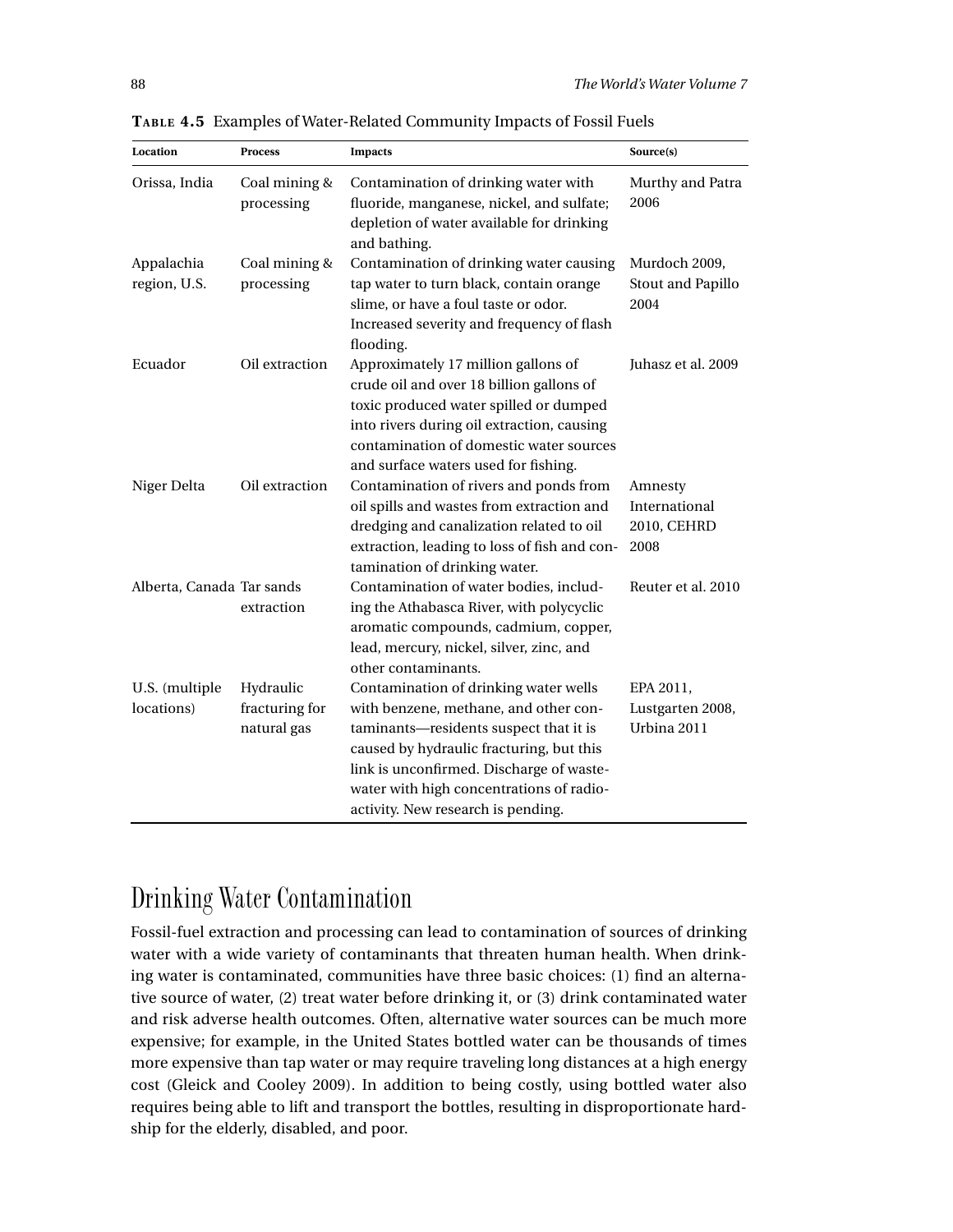Coal mining has been linked to severe drinking water contamination in many coal mining regions. For example, in the state of Orissa, India, communities' drinking water was contaminated as a result of coal mining and processing activities. Women are particularly at risk for adverse health effects resulting from exposure to this contaminated water, as they are responsible for many household activities that involve contact with water, such as collecting the water, washing clothes and utensils, and bathing children (Murthy and Patra 2006). Some villages were even forced to relocate after groundwater was contaminated due to coal mining activities (Murthy and Patra 2006). In the U.S., coal mining in the Appalachian region has led to contamination of groundwater drinking supplies (see the case study later in this chapter).

Recent U.S. Geological Survey research has found evidence for a link between Balkan Endemic Neuropathy (BEN) and coal mining. BEN is a degenerative kidney disease that occurs in clusters in rural villages in the Balkan Peninsula and eventually leads to complete kidney failure. An estimated 25,000 people currently suffer from this disease, which was first described medically in 1956 (USGS 2001). However, the cause of the disease is still not known for certain. Patients with BEN also have a high occurrence of normally rare upper urinary tract cancers. Recently, a correlation was found between the location of the affected villages and lignite coal deposits. Additionally, well water in affected villages was found to contain organic compounds such as polycyclic aromatic hydrocarbons (PAHs), which can be toxic and could have been leached from the nearby coal deposits (USGS 2001). In the United States, states with the highest rates of upper urinary tract and other cancers also have similar types of coal deposits (USGS 2001, Orem n.d.).

 A growing concern is the link between hydraulic fracturing, a process that injects water mixed with a complex and often proprietary blend of chemicals to enhance methane recovery, and contamination of drinking water supplies with benzene, methane, radiation, and other chemicals. Although practitioners claim there is no conclusive evidence to link fracking to contamination of surface-water and groundwater supplies, critics claim that more than 1,000 cases of such contamination can be traced to fracking, as well as to incidental surface spills and leaks of fracking chemicals (Lustgarten 2008, Urbina 2011). Fracking also can create links between natural gas itself and groundwater, in some instances increasing methane concentrations in drinking water to such an extent that tap water can be ignited. From the limited information on chemicals used in hydraulic fracturing that is available, either through voluntary disclosure or in states that require disclosure, we know that chemicals that can potentially cause respiratory problems or harm to the nervous and reproductive systems are used (Berkowitz 2009).

The major human community impacts associated with fossil-fuel refining, processing, and use are related to air quality. However, all of these processes can also contaminate drinking water sources with a variety of toxins. In the state of São Paulo, Brazil, for example, improper disposal of toxics at a petrochemical facility caused contamination of nearby drinking water wells (Harden et al. 2002). In the U.S., one estimate puts releases of petroleum by-products by oil refineries at 50,000 barrels per day; about a quarter of total petroleum refining toxic releases in the U.S. are to water systems (O'Rourke and Connolly 2003).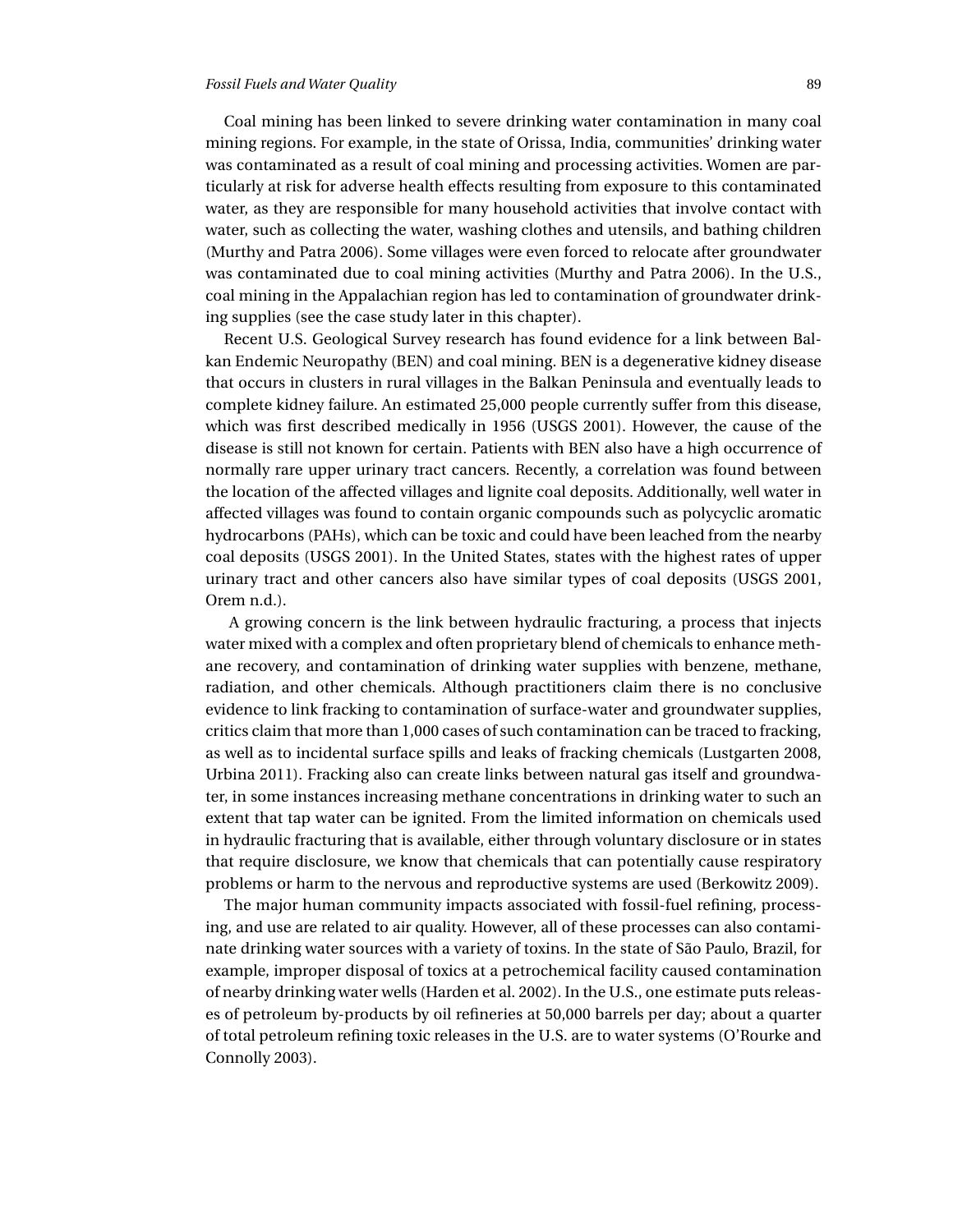# Case Study: Mountaintop Removal, Coal Mining, and Drinking

water 111 Appalachia<br>In the Appalachian Mountains, which run from the U.S. state of Georgia northeast into Canada, coal mining has been a central economic activity for generations. Increasingly, coal is extracted in this region using the mountaintop removal method, leading to large-scale environmental destruction (described earlier). Additionally, the practice has resulted in contamination of drinking water. This contamination is suspected to be primarily caused by coal slurry, which is disposed of in impoundments or by injecting it into abandoned mines, both of which can potentially leach contaminants into groundwater. Studies of well-water quality have found contaminants consistent with those found in coal slurry (Hendryx et al. 2007; McSpirit and Dieckmann 2003; Stout and Papillo 2004). Even after mine sites have been reclaimed (i.e., mining activities are completed and attempts are made to restore the site to previous conditions), groundwater has been found to contain elevated levels of mining-related contaminants (USGS 2006).

In many cases, this contamination has left families or whole communities without water that is safe to drink or even to use to bathe. Some communities with contaminated drinking water also suffer from elevated rates of health problems, including cancer, liver and kidney problems, and skin rashes—ailments they suspect are linked to their water (Stout and Papillo 2004, Murdoch 2009). But because it is difficult to determine for certain the causes of many of these diseases, the number of people whose health has been affected by drinking water that is polluted by coal mining is unknown. In one community in West Virginia, neighbors banded together to sue nearby coal companies for contaminating their drinking water. Evidence for the case was found in disclosure reports by the coal companies that showed the companies were pumping into the ground illegal concentrations of the same chemicals that were detected in drinking water (Duhigg 2009).

Loss of Subsistence Resources Water is an important component of many livelihoods. Clean water and healthy freshwater ecosystems provide the basic goods and services upon which many livelihoods depend, from irrigation water to creating fertile floodplains for grazing. According to a UN Food and Agriculture report on water and livelihoods, "some 75% of the world's poorest people live in rural areas across the world, and for them, water access can literally mean the difference between life and death" (Sullivan et al. 2008). For many indigenous cultures, loss of subsistence resources results not only in economic or livelihood loss but also in cultural and spiritual loss. For example, the Columbia River Inter-Tribal Fish Commission states on its website that "salmon are part of our spiritual and cultural identity . . . without salmon returning to our rivers and streams, we would cease to be Indian people" (CRITFC 2010). Depletion or contamination of water resources can lead to ecosystem decline or collapse, resulting in a loss of subsistence resources. Alternatively, contamination of water resources can also lead to accumulation of contaminants in fish and wildlife, which can cause illness when people ingest them.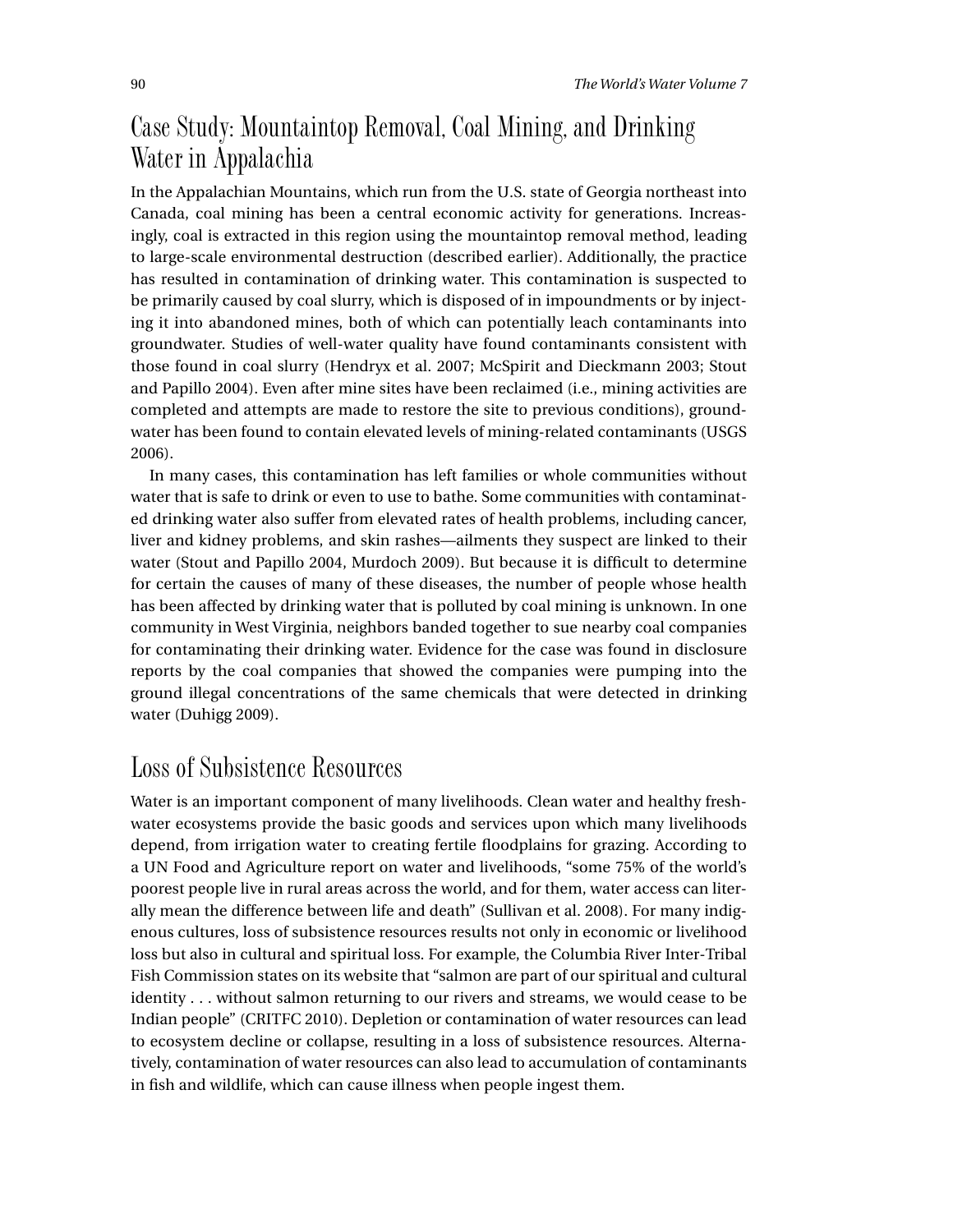## Case Study: Impacts of Oil Drilling on Subsistence Resources in Nigeria

Located on the coast of Western Africa, Nigeria is endowed with rich natural resources, particularly oil, but is also confronted with serious environmental and political challenges. The Nigerian economy relies heavily on oil: in 2008, crude oil accounted for 90 percent of the country's exports (UN Statistics Division 2009). Nigeria is the largest crude oil–producing country in Africa and the fourteenth largest worldwide (US EIA n.d.). Much of the oil production in Nigeria is done by large multinational companies, including Shell, ExxonMobil, and Chevron. Available information indicates that more than 6,800 spills, totaling about three million barrels of oil, have occurred in Nigeria between 1976 and 2001 (UNDP 2006). Oil spills happen both accidentally and due to vandalism of pipelines by local people in protest of oil companies and the government (UNDP 2006).

Oil spills have had severe impacts on natural resources in some parts of the country, limiting local people's ability to provide for themselves through subsistence farming or fishing, in a country where 34 percent of the population lives below the national poverty line and 64 percent of the population lives on less than \$1.25 per day (UNDP 2010). Surface waters and wetlands have been have extensively damaged in the Niger Delta. For example, in 2008 there was an oil spill resulting from a break in the Trans-Niger pipeline that continued for weeks and contaminated Bodo Creek in Gokana, Nigeria. This contamination damaged many of the aquatic species that local people eat, leading a Nigerian nonprofit organization to conclude: "Given the overwhelming dependency of Gokana people's livelihood on mangrove and artisanal fisheries, it is safe to infer that the spillage will largely undermine food security in the locality" (CEHRD 2008).

# Case Study: Impacts of Tar Sands on Health and Food Security of

First Nations Communities Alberta, Canada, contains approximately 175 billion barrels of proven oil reserves, largely in the form of tar sand. As discussed earlier, tar sand—a solid or semi-solid form of petroleum—requires large volumes of heated water for extraction that become contaminated with use and are often stored in toxic tailings ponds (Reuter et al. 2010). Contaminants can leak from these tailing ponds through the soil, causing contamination of nearby rivers. Recent research on the Athabasca River in Alberta, for example, has linked heavy and toxic metals—including mercury, arsenic, and lead—to nearby tar sands development (Kelly et al. 2010).

Such developments may have serious adverse effects on some First Nations (native Canadian) communities. In Fort Chipewyan, a village in Alberta, cancer rates are thought to be far higher than normal; there is disagreement regarding by how much rates are elevated (Brooymans 2010). In 2006, a local doctor pushed for an inquiry into what he believed were unusually high cancer rates among his primarily First Nations patients. He suspected that toxins dumped into the waterways by the tar sand project were to blame (Woodford 2007). This doctor was later accused by Health Canada of causing "undue alarm" when selected data from a study that it conducted indicated that cancer rates in the community were lower than overall rates in Alberta. When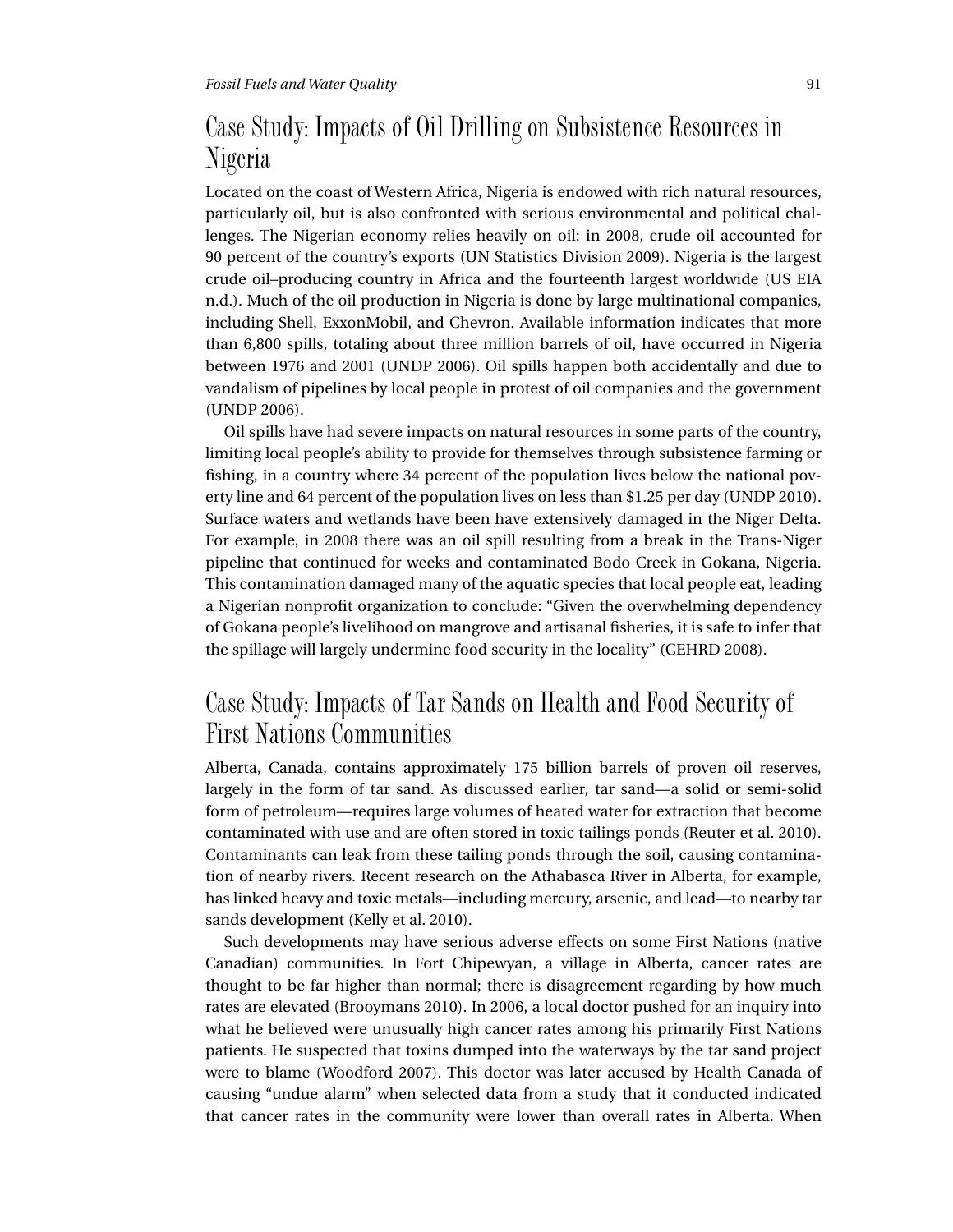more complete data from the study were later released, however, they indicated that cancer rates were in fact elevated in Fort Chipewyan (Woodford 2007). While a link to tar sand developments has not been proven, many suspect that they are the cause, and improved, independent epidemiological surveys are needed.

Additionally, fish and wildlife in the area are increasingly being found to have large sores or other abnormalities, making people afraid to eat these traditional sources of food (Crazyboy 2010, Candler et al. 2010). Contaminant guidelines established to protect aquatic life were exceeded for 7 of 13 toxins examined in one study of the Athabasca River, indicating a threat to the health of fish and other organisms in the river (Kelly et al. 2010). As pollution makes traditional foods unsafe or undesirable to eat, native food security and traditions are put at risk. Speaking of the Athabasca River, one member of the Mikisew Cree First Nation stated: "We do lots of hunting in that river, not only for ducks, for moose and we do lots of fishing also. It's for our livelihood . . . you go out there to feed your kids, to feed the family. . . . And now, the moose is not fit to eat, the fish is not fit to eat, even ducks. What else are we to live on now? There's not anything fit to eat" (Candler et al. 2010).

UUIIUI UNIUII<br>The energy/water nexus has become a popular topic of inquiry, with a great deal written in the past several years about the amount of energy required to extract and move water, and about the large volumes of water required to extract fossil fuels and generate electricity. Yet very little has been written about the water-quality implications of fossil-fuel production and use, despite the fact that water quality can be degraded at every step of the fuel cycle. Extraction, refining, and combustion of fossil fuels pollute water in many ways, both through regular operations and through accidental releases or other incidents. Fossil fuels themselves are significant water contaminants; many of the chemicals used to process and refine these fuels also pose grave threats to water quality.

Unfortunately, reliable estimates of the total volumes or quality of water polluted by fossil-fuel production and use do not exist. However, some general estimates of total water required for production of various resources offer an order of magnitude–level appraisal of fossil fuel's global water-quality impacts. Not including the very large volumes of produced water that are re-injected or discharged into the oceans, on the order of 15 to 18 billion  $m^3$  of freshwater resources are affected annually by fossil-fuel production. Much of this water is treated and subsequently discharged or held in retaining ponds, where it may evaporate or, in some cases, percolate through the soil and degrade groundwater. The severity of fossil fuel–generated water pollution varies tremendously. Some acid mine drainage is so toxic that it has effectively sterilized receiving waters; other impacts may be relatively minor and short-term.

Coal, natural gas, and petroleum are produced in every major region of the world. Similarly, the contamination of water due to fossil-fuel extraction and processing occurs around the globe. This contamination of water has significant implications for ecosystems and for communities that depend on the water for drinking or to support their livelihood. In some cases, accidents or other incidents can temporarily degrade water quality, with limited impacts to ecosystems or human communities. In other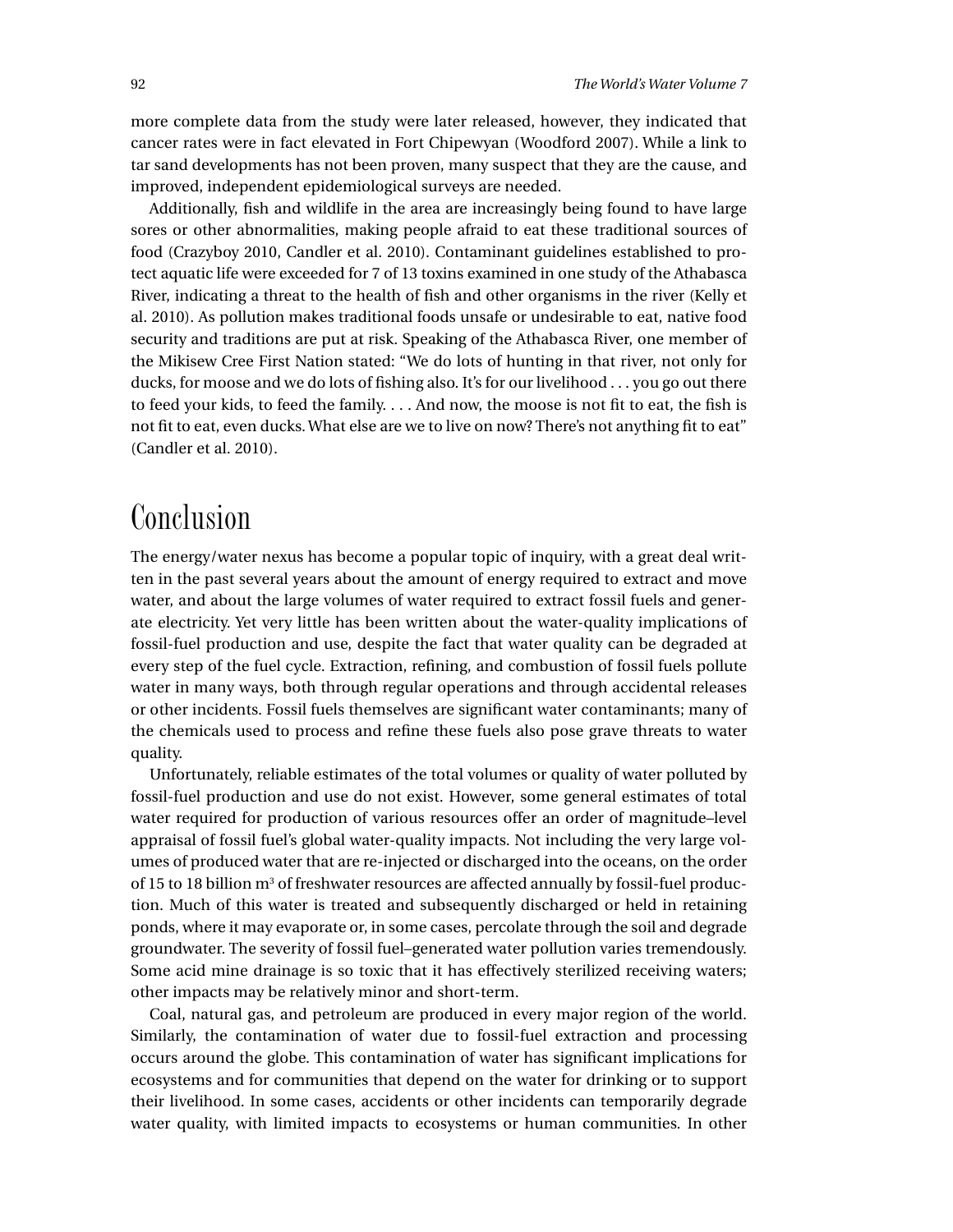cases, such as unmitigated mine drainage or mountaintop removal, fossil-fuel production can generate chronic impacts that render a water source unusable. At the global level, the single greatest water-quality impact generated by fossil fuels comes from fossil-fuel combustion and subsequent climate changes, which will have major, longterm water-quality impacts across the planet.

Despite these impacts, information on global water-quality impacts of fossil-fuel production is scarce, old, incomplete, or nonexistent. As the world moves toward increased production of unconventional oil and gas, which typically require vast quantities of water and have a large potential for contaminating nearby freshwater systems and groundwater, these impacts are likely also to increase. Several relatively new methods of fossil-fuel extraction, such as fracking, can cause widespread contamination of groundwater resources, affecting drinking water systems and both surface water and groundwater. This chapter offers an initial assessment of the water-quality impacts of fossil-fuel production and use, but much more work needs to be done to better understand the scope and intensity of such impacts.

- 10U1U1U1UU)<br>Amnesty International. 2009. Petroleum, Pollution and Poverty in the Niger Delta. http://www .amnesty.org/en/librar y/asset/AFR44/017/2009/en/e2415061-da5c-44f8-a73c -a7a4766ee21d/afr440172009en.pdf
- Andrews, A., Folger, P., Humphries, M., Copeland, C., Tiemann, M., Meltz, R.,and Brougher, C. 2009. Unconventional Gas Shales: Development, Technology, and Policy Issues. http://www .fas.org/sgp/crs/misc/R40894.pdf
- Associated Press (AP). 2010. Brazilian steel maker fined for toxic coal spill. December 10, 2010. http://finance.yahoo.com/news/Brazilian-steel-maker-fined-apf-2838486213.html?x=0& .v=1 (accessed May 20, 2011).
- Banks, D., Younger, P.L., Arnesen, R.T., Iversen, E.R., and Banks, S.B. 1997. Mine-water chemistry: The good, the bad and the ugly. *Environmental Geology* 32: 157–174.
- Berkowitz, M. 2009. Toxic Chemicals on Tap: How Natural Gas Drilling Threatens Drinking Water. Environment America Research and Policy Center. http://www.eenews.net/public/25/13089 /features/documents/2009/11/04/document\_gw\_02.pdf
- BP. 2010. "Natural Gas Production" and "Historical Data" Excel workbooks. http://www.bp.com /sectiongenericarticle.do?categoryId=9023780&contentId=7044476
- Brooymans, H. 2010. Fort Chipewyan wants answers about cancer rates: Industry has no place in study of health in community, residents believe. *Edmonton Journal*. http://www.edmonton journal.com/health/Fort+Chipewyan+wants+answers+about+cancer+rates/4038644/story .html#ixzz1Cwgmsix1
- Candler, C., Olson, R., DeRoy, S., with the Mikisew Cree First Nation. 2010. As Long As The Rivers Flow: Athabasca River Use, Knowledge and Change. MCFN Community Report. http://www .prowsechowne.com/documents/Mikisew%20Cree%20First%20Nation/Appendix%20D%20 -%20Expert%20Reports/Tab%2010.pdf
- Centre for Environment, Human Rights and Development (CEHRD). 2008. Persistent Oil Spillage at Bodo Creek; Unprecedented Impacts on Ecosystem Stability, Biodiversity and Food Security of Ogoni Communities. www.cehrd.org/files/BODO\_OIL\_SPILL.doc
- Clark, C.E., and Veil, J.A. 2009. Produced Water Volumes and Management Practices in the United States. Argonne National Laboratory ANL/EVS/R-09/1. http://www.osti.gov/bridge
- Coal Impoundment Location and Information System (CILIS). N.d. Listing of Coal Impoundment Spills. http://www.coalimpoundment.org/aboutimpoundments/spillList.asp (accessed February 10, 2011).
- Columbia River Inter-Tribal Fish Commission (CRITFC). 2010. Website. http://www.critfc.org /index.html
- Crazyboy, G. 2010. The Alberta Tar Sands and First Nations eco-genocide. *YU Free Press*. http:// www.yufreepress.org/?p=1123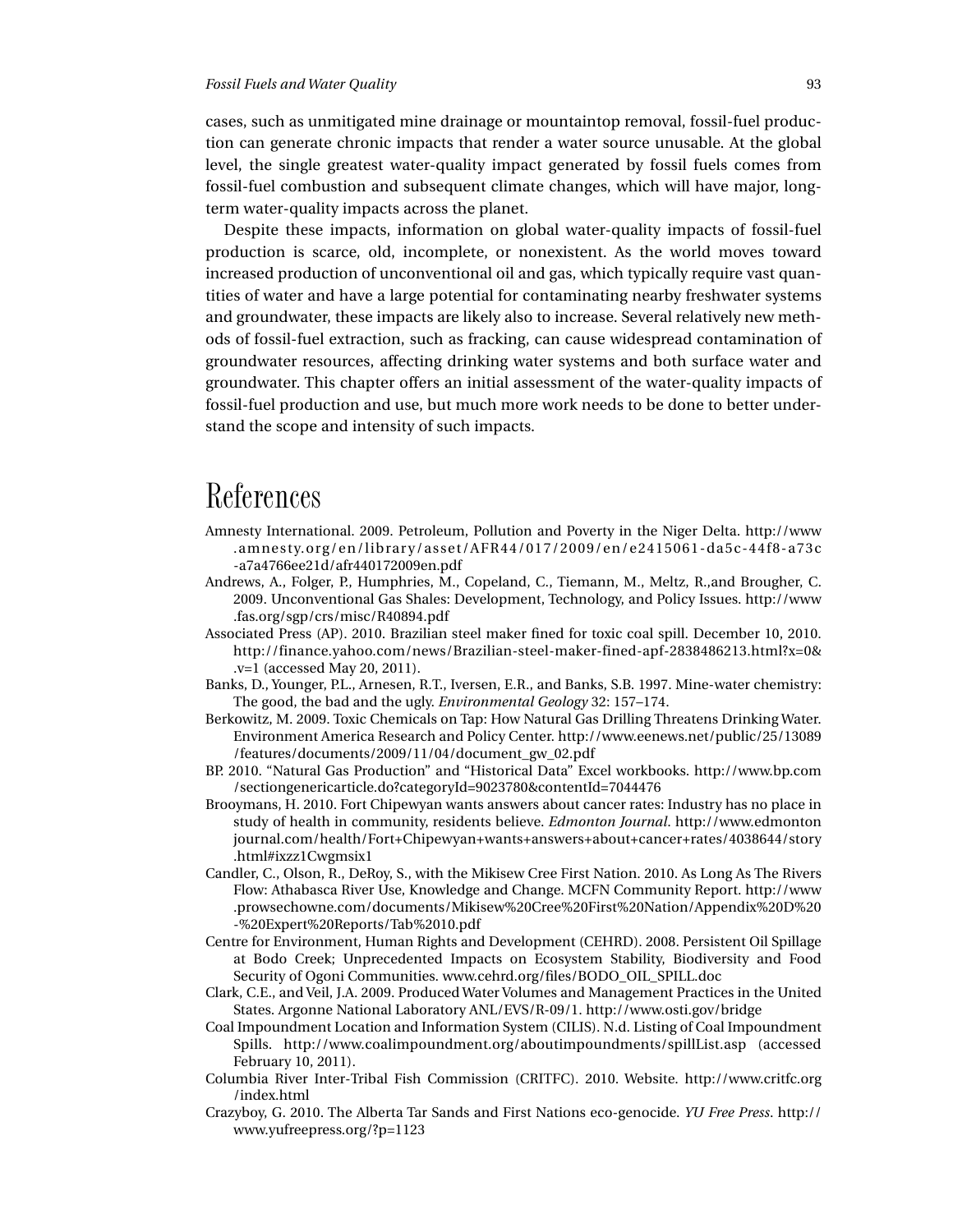- Duhigg, C. 2009. Clean water laws are neglected, at a cost in suffering. *New York Times*, September 12, 2009. http://www.nytimes.com/2009/09/13/us/13water.html?\_r=1
- Fischlin, A., Midgley, G.F., Price, J.T., Leemans, R., Gopal, B., Turley, C., Rounsevell, M.D.A., Dube, O.P., Tarazona, J., and Velichko, A.A. 2007. Ecosystems, their properties, goods, and services. In: *Climate Change 2007: Impacts, Adaptation and Vulnerability. Contribution of Working Group II to the Fourth Assessment Report of the Intergovernmental Panel on Climate Change*. M.L. Parry, O.F. Canziani, J.P. Palutikof, P.J. van der Linden, and C.E. Hanson, editors. Cambridge, United Kingdom: Cambridge University Press, pp. 211–272. http://www.ipcc.ch /publications\_and\_data/publications\_ipcc\_fourth\_assessment\_report\_wg2\_report \_impacts\_adaptation\_and\_vulnerability.htm
- Gleick, P.H. 1994. Water and energy. In: *Water in Crisis: A Guide to the World's Fresh Water Resources.*  New York: Oxford University Press*.* http://www.annualreviews.org/doi/abs/10.1146/annurev .eg.19.110194.001411
- Gleick, P.H., and Cooley, H.S. 2009. Energy implications of bottled water. *Environmental Research Letters* 4. doi:10.1088/1748-9326/4/1/014009. http://iopscience.iop.org/1748-9326/4/1/014009 /pdf/erl9\_1\_014009.pdf
- Gosselin, P., Hrudey, S.E., Naeth, M.A., Plourde, A., Therrien, R., Van Der Kraak, G., and Xu, Z. 2010. The Royal Society of Canada Expert Panel: Environmental and Health Impacts of Canada's Oil Sands Industry. The Royal Society of Canada. http://www.rsc.ca/expertpanels \_reports.php
- Groundwater Protection Council (GWPC) and ALL Consulting. 2009. Modern Shale Gas Development in the United States: A Primer. U.S. Department of Energy Office of Fossil Energy and National Energy Technology Laboratory. http://www.netl.doe.gov/technologies /oil-gas/publications/epreports/shale\_gas\_primer\_2009.pdf
- Gupta, S. 2000. *Global Environment: Current Status*. New Delhi: Sarup and Sons.
- Hanson, J.L., and Limerick, P. 2009. *What Every Westerner Should Know About Oil Shale: A Guide to Shale Country.* Boulder: Center of the American West, University of Colorado at Boulder. http://www.centerwest.org/publications/oilshale/0home/index.php
- Harden, M., Walker, N., Griffiths, H., and Verweij, M., eds. 2002. Lessons Not Learned: The Other Shell Report 2004. http://www.foe.co.uk/resource/reports/lessons\_not\_learned.pdf
- Hendryx, M., Ahern, M.M., and Nurkiewicz, T.R. 2007. Hospitalization patterns associated with Appalachian coal mining. *Journal of Toxicology and Environmental Health, Part A* 70: 2064– 2070. DOI: 10.1080/15287390701601236.
- Juhasz, A., Anderson, M., Bassey, N., Chicaia, A., Clark, V., Cotton, S.E., Cray, C., Cullen, D., Donowitz, P., Dotlich, S., Herriges, D., Kinman, M., Livoti, L., Langlois, M., Olson, B., Suzara, A., and Tovar, J. 2009. The True Cost of Chevron. http://truecostofchevron.com/2009-alternative -annual-report.pdf
- Kelly, E.N., Schindler, D.W., Hodson, P.V., Short, J.W., Radmanovich, R., and Nielsen, C.C. 2010. Oil sands development contributes elements toxic at low concentrations to the Athabasca River and its tributaries. *Proceedings of the National Academy of Sciences* 107(37): 16178–16183. http://www.pnas.org/content/early/2010/08/24/1008754107.abstract
- Khatib, Z., and P. Verbeek. 2003. Water to value—produced water management for sustainable field development of mature and green rields. *Journal of Petroleum Technology*. http://www .spe.org/jpt/print/archives/2003/01/JPT2003\_01\_hse\_horizons.pdf
- Larssen, T., Seip, H., Semb, A., Mulder, J., Muniz, I., Vogt, R., Lydersen, E.,Angell, V., Dagang, T., and Eilertsen, O. 1999. Acid deposition and its effects in China: An overview. *Environmental Science and Policy* 2: 9–24. DOI: 10.1016/S1462-9011(98)00043-4
- Lubchenco, J., McNutt, M., Lehr, B., Sogge, M., Miller, M., Hammond, S., and Conner, W. 2010. BP Deepwater Horizon Oil Budget: What Happened to the Oil? http://www.restorethegulf.gov /sites/default/files/imported\_pdfs/posted/2931/Oil\_Budget\_description\_8\_3 \_FINAL.844091.pdf
- Lustgarten, A. 2008. Buried secrets: Is natural gas drilling endangering U.S. water supplies? *ProPublica*, November 13, 2008. http://www.propublica.org/article/buried-secrets-is-natural -gas-drilling-endangering-us-water-supplies-1113
- Maheu, A. 2009. Energy Choices and Their Impacts on Demand for Water Resources: An Assessment of Current and Projected Water Consumption in Global Energy Production. Unisféra International Centre and McGill University. http://www.unisfera.org/IMG/pdf /Energy\_demand\_on\_water\_Finalversion.pdf
- McSpirit, S., and Dieckmann, M. 2003. Response and technical assessment to ATSDR–petitioned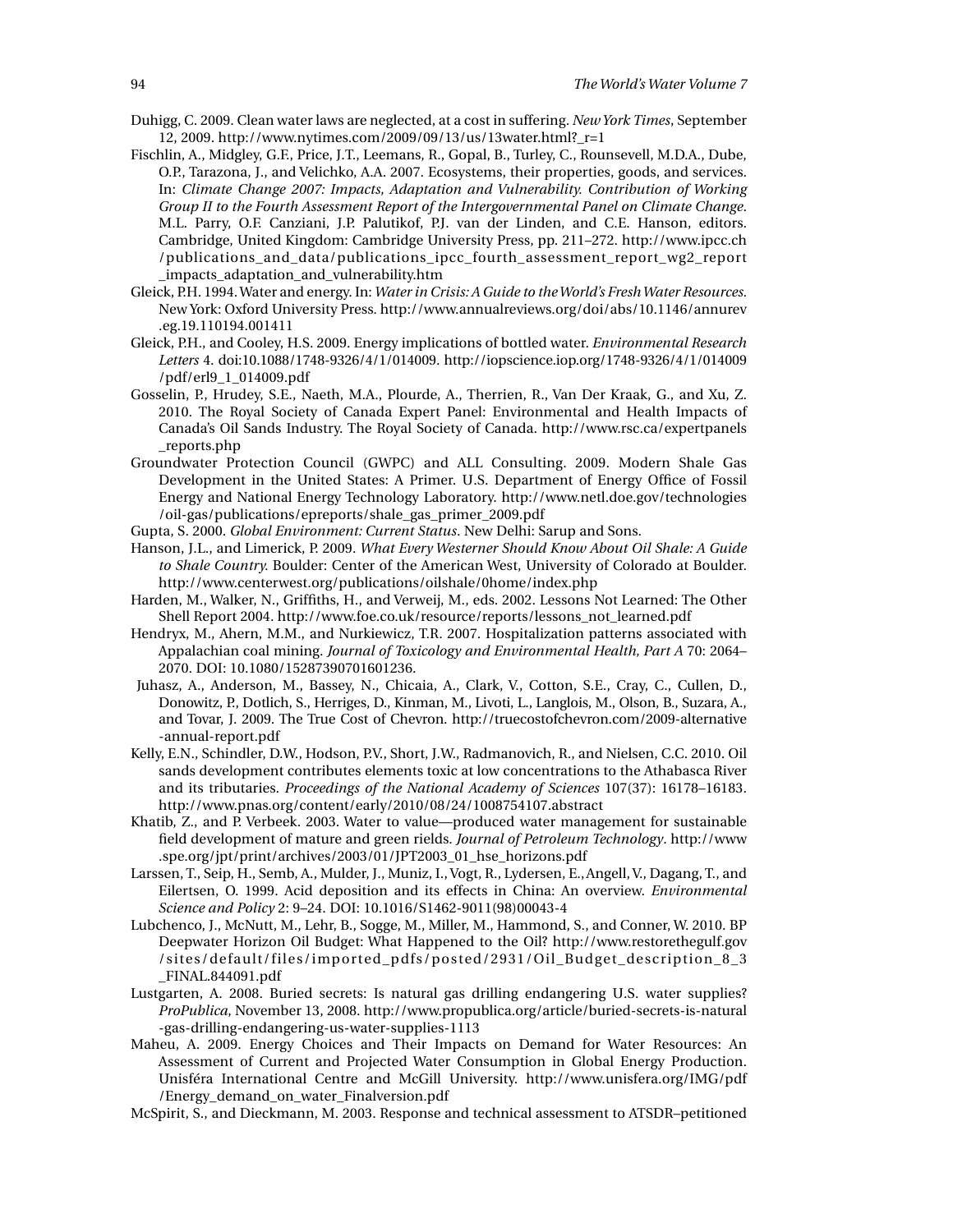health consultation, public comment release, Martin County slurry release, Inez, Martin County, Kentucky. Richmond, KY: Eastern Kentucky University.

- Menz, E.C., and Seip, H.M. 2004. Acid rain in Europe and the United States: An update. *Environmental Science and Policy* 4: 253–265. DOI: 10.1016/j.envsci.2004.05.005.
- Meyer, J. L., Sale, M.J., Mulholland, P.J., and Poff, N.L. 1999. Impacts of climate change on aquatic ecosystem functioning and health. *Journal of the American Water Resources Association* 35: 1373–1386. DOI: 10.1111/j.1752-1688.1999.tb04222.x
- Mielke, E., Anadon, L.D., and Narayanamurti, V. 2010. *Water Consumption of Energy Resource Extraction, Processing, and Conversion: A Review of the Literature for Estimates of Water Intensity of Energy-Resource Extraction, Processing to Fuels, and Conversion to Electricity*. Energy Technology Innovation Policy Discussion Paper No. 2010-15. Cambridge, Massachusetts: Belfer Center for Science and International Affairs, Harvard Kennedy School, Harvard University.
- Murdoch, S. 2009. Water: Coping with contamination. *The Appalachian Voice,* August/September. http://appvoices.org/thevoice/pdfs/voice\_2009\_04\_augsept.pdf
- Murthy, A., and Patra, H.S. 2006. *Ecological, Socio-Economic and Health Impact Assessment Due to Coal Mining—A Case Study of Talabira Coal Mines in Orissa.* Orissa, India: Vasundhara.
- Nassiter, A. 2010. Far from Gulf, a spill scourge five decades old. *New York Times*, June 16, 2010. http://www.nytimes.com/2010/06/17/world/africa/17nigeria.html
- National Research Council. 2002. *Coal Waste Impoundments: Risks, Responses, and Alternatives*. Washington, D.C.: National Academy Press. http://books.nap.edu/catalog/10212.html
- Natural Gas Supply Association. N.d. Unconventional Natural Gas Resources. http://www .naturalgas.org/index.asp
- Natural Resources Defense Council (NRDC). 2001. Stormwater Strategies: Community Responses to Runoff Pollution. http://www.nrdc.org/water/pollution/storm/stoinx.asp
- Orem, W. N.d. Coal Slurry: Geochemistry and Impacts on Human Health and Environmental Quality. U.S. Geological Survey. http://www.sludgesafety.org/misc/wm\_orem\_powerpoint /slide05.html
- O'Rourke, D., and Connolly, S. 2003. Just oil? The distribution of environmental and social impacts of oil production and consumption. *Annual Review of Environmental Resources* 28: 587– 617.
- Palmer, M. A., Bernhardt, E.S., Schlesinger, W.H., Eshleman, K.N., Foufoula-Georgiou, E., Hendry, M.S., Lemly, A.D., Likens, G.E., Loucks, O.L., Power, M.E., White, P.S., and Wilcock, P.R. 2010. Mountaintop mining consequences. *Science* 327:148–149. DOI:10.1126/science.1180543
- Pettyjohn, W.A. 1971. Water pollution by oil-field brines and related industrial wastes in Ohio. *Ohio Journal of Science* 71: 257–269. https://kb.osu.edu/dspace/bitstream/handle/1811/5637 /V71N05\_257.pdf?sequence=1
- Ptacek, C., Price, W., Smith, J.L., Logsdon, M., and McCandless, R. 2004. *Threats to Water Availability in Canada.* No. 3. NWRI Scientific Assessment Report Series. Burlington, Ontario: National Water Research Institute. http://www.ec.gc.ca/inre-nwri/default.asp?lang=En&n =0CD66675-1&offset=14&toc=show
- Refinery water pollution costs ConocoPhillips \$1.2 million. (2008). *Environment News Service*, April 7, 2008. http://www.ens-newswire.com/ens/apr2008/2008-04-07-091.html
- Reuter, Y., Cogan, D., Sasarean, D., López Alcalá, M., and Koehler, D. 2010. Canada's Oil Sands Shrinking Window of Opportunity. Ceres. http://www.ceres.org/resources/reports /oil-sands-2010/view
- Ruhl, L., Vengosh, A., Dwyer, G.S., Hsu-Kim, H., and Deonarine, A. 2010. Environmental impacts of the coal ash spill in Kingston, Tennessee: An 18-month survey. *Environmental Science and Technology* 44: 9272–9278. DOI**:** 10.1021/es1026739
- Schneider, K., senior editor, Circle of Blue. E-mail communication, December 15, 2010.
- Stout, B., and Papillo, J. 2004. Well Water Quality in the Vicinity of a Coal Slurry Impoundment Near Williamson, West Virginia. http://www.sludgesafety.org/what\_me\_worry/wju\_report .pdf (accessed January 13, 2011).
- Sullivan C.A., Cohen, A., Faurès, J.M., and Santini, G. 2008. The Rural Water Livelihoods Index: Working Paper. Food and Agriculture Organization. http://www.fao.org/nr/water/docs /FAOW\_RWLI\_paper.pdf
- Swer, S., and Singh, O.P. 2004. Status of water quality in coal mining areas of Meghalaya, India. In: *Proceedings of the National Seminar on Environmental Engineering with Special Emphasis on Mining Environment*. I.N. Sinha, M.K. Ghose, and G. Singh, editors. NSEEME-2004, March